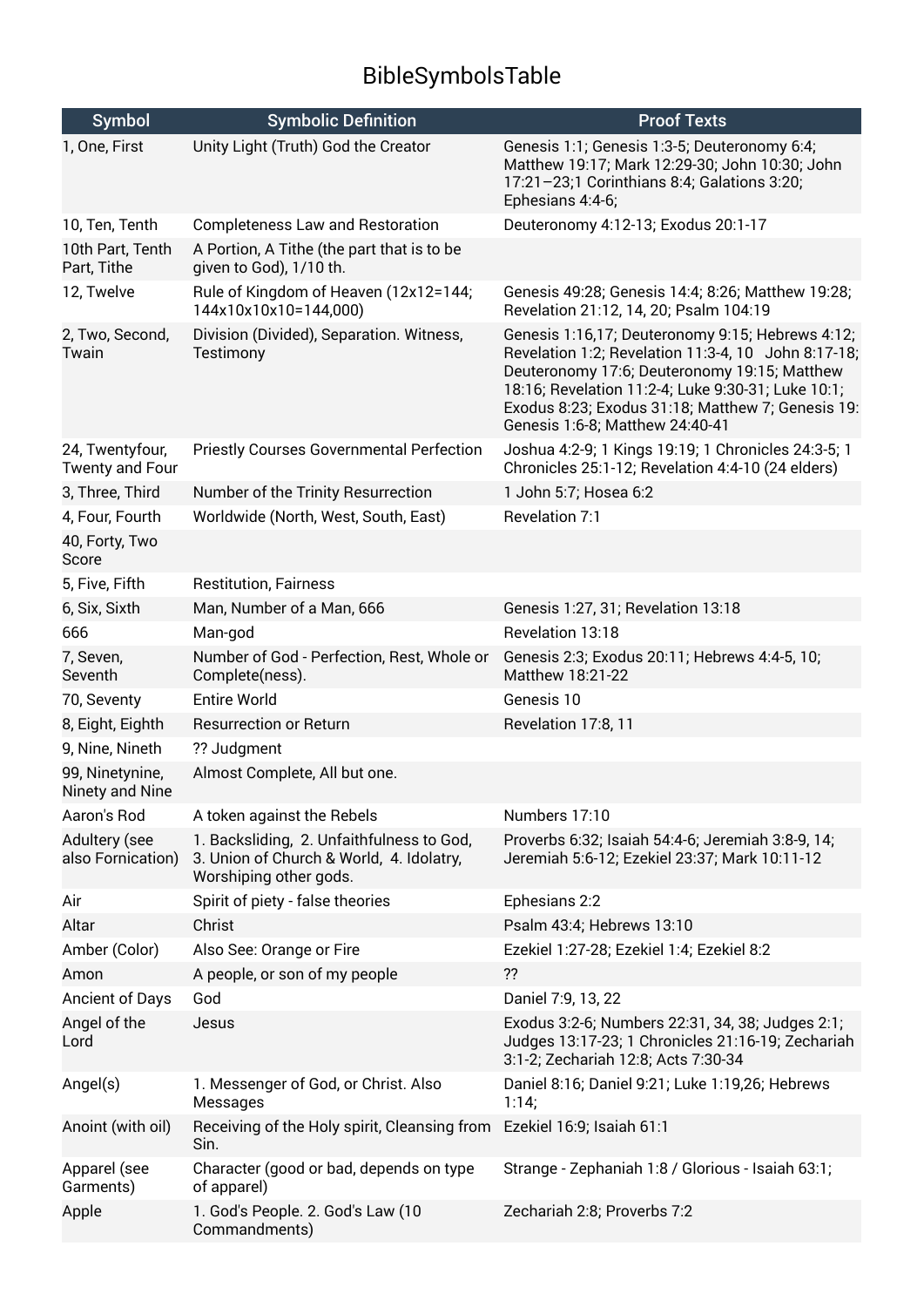| <b>Symbol</b>                  | <b>Symbolic Definition</b>                                                                                             | <b>Proof Texts</b>                                                                                                                                                                |
|--------------------------------|------------------------------------------------------------------------------------------------------------------------|-----------------------------------------------------------------------------------------------------------------------------------------------------------------------------------|
| Apple (of thine<br>eye, God's) | Law: God's People                                                                                                      | Proverbs 7:2; Zechariah 2:8                                                                                                                                                       |
| Ark                            | Christ                                                                                                                 | Psalm 132:8; Numbers 10:33                                                                                                                                                        |
| Ark of Testimony               | Ark of the Covenant, Mercy seat Where<br><b>God Dwells</b>                                                             | Exodus 25:10-22; Psalm 80:1                                                                                                                                                       |
| Arm(s)                         | God's Power, Strength                                                                                                  | Psalm 37:17; Isaiah 62:8; Jeremiah 27:5                                                                                                                                           |
| Armour (Armor)                 | <b>Righteousness of Christ</b>                                                                                         | 2 Corinthians 6:7; Ephesians 6:11-18                                                                                                                                              |
| Arrow(s)                       | 1. Words or Message, Tongue 2. Lightning                                                                               | Psalm 64:3; Jeremiah 9:8; 2 Samuel 22:15                                                                                                                                          |
| Asleep                         | Death, Dead (physically or spiritually)                                                                                | 1 Corinthians 15:3-6; 1 Corinthians 15:16-18                                                                                                                                      |
| Astray (go)                    | Leave the Truth, or True Way                                                                                           | Isaiah 53:6; 2 Peter 2:15                                                                                                                                                         |
| Awake                          | Resurrection, Alive (physically or<br>spiritually)                                                                     | 1 Corinthians 15:34; Ephesians 5:14; Job 14.12; P                                                                                                                                 |
| Babes &<br>Sucklings           | Unfamiliar with the Bible, but Desiring to<br>Learn                                                                    | 1 Peter 1:23; 1 Peter 2:2; Hebrews 5:13                                                                                                                                           |
| Baby (Newborn)                 | New Christian (born again), Converted<br>Person                                                                        | Hebrews 5:13; 1 Peter 2:2; John 3:3; 1 Peter 1:23                                                                                                                                 |
| <b>Babylon</b>                 | 1. Confusion (Confounded), 2. Religious<br>Apostasy, False Church 3. Tyranny                                           | Genesis 11:6-9; Revelation 17:1-5; Revelation 18:2                                                                                                                                |
| Balaam                         | One Who Teaches others to do Evil.<br>Compromise, Advancing Our Own<br>Interests, Idolatry.                            | Numbers 22:5-25; 2 Peter 2:15-16; Jude 11;<br>Revelation 2:14                                                                                                                     |
| <b>Balak</b>                   | Strive or fight against Israel, Strives<br>against God.                                                                |                                                                                                                                                                                   |
| <b>Balance</b>                 | Justice Dan 5:27, Worldly Mind Rev 6:5                                                                                 | Daniel 5:27; Revelation 6:5                                                                                                                                                       |
| <b>Banner</b>                  | Gospel ensign, Love                                                                                                    | Song 2:4                                                                                                                                                                          |
| <b>Barefoot</b>                | Humility, thus reverence                                                                                               |                                                                                                                                                                                   |
| <b>Barley</b>                  | ? Christ                                                                                                               |                                                                                                                                                                                   |
| Barren<br>(Childless)          | No converts for Jesus                                                                                                  | 2 Peter 1:8; 1 Peter 1:23; Genesis 11:30                                                                                                                                          |
| <b>Basket</b>                  |                                                                                                                        |                                                                                                                                                                                   |
| Bat                            |                                                                                                                        |                                                                                                                                                                                   |
| Bear                           | <b>Wicked Ruler</b>                                                                                                    | Proverbs 28:15                                                                                                                                                                    |
| Beast(s)                       | Kingdom(s), or Powers, Government,<br><b>Political Power</b>                                                           | Daniel 7:17-23; Daniel 7:3; Revelation 4:6-8                                                                                                                                      |
| Bed                            | 1. Tribulation - Revelation 2:22-23; 2.<br>Grave Ezekiel 32:25; Isa 57:1-2, 7-8; 3.<br>Sabbath, or Rest. - Genesis 2:2 | Genesis 2:2; Genesis 49:4; Isaiah 57:1-2; Isaiah<br>57:7-8; Isaiah 66:1; Luke 11:7; Rev 2:22-23                                                                                   |
| Bed (Image)                    | Sabbath Day, likeness to the Sabbath<br>(Image of) - Sunday                                                            | Exodus 20:4                                                                                                                                                                       |
| Bee(s)                         | Destroyers                                                                                                             | Deuteronomy 1:44; Psalms 118:12                                                                                                                                                   |
| Beheld or<br><b>Beholding</b>  | Joy or Grief, according to the<br>circumstances, Emotion                                                               | Psalm 119:158; Revelation 11:12                                                                                                                                                   |
| <b>Belly</b>                   | Heart                                                                                                                  | Matthew 12:40                                                                                                                                                                     |
| Beloved                        | Jesus                                                                                                                  | Matthew 3:17                                                                                                                                                                      |
| Beloved (My)                   | God's People                                                                                                           | ??                                                                                                                                                                                |
| <b>Bind</b>                    | To Judge or Condemn                                                                                                    | Matthew 13:30; Matthew 22:13                                                                                                                                                      |
| <b>Binding Satan</b>           | A Symbolic Chain of Circumstances                                                                                      | Isaiah 14:12-20                                                                                                                                                                   |
| Bird(s)                        | 1. People - Deceitful person, Enemies, Evil<br>Person. 2. Spirit (clean or unclean<br>depending on the type of bird)   | Proverbs 27:8; Isaiah 16:2; Isaiah 46:11; Jeremiah<br>4:25; Jeremiah 5:27; Jeremiah 12:9; Lamentations<br>3:52; Ecclesiastes 9:12; Hosea 11:11; Matthew<br>13:32; Revelation 18:2 |
| <b>Birth</b>                   | Deliverance from heavy Judgments.                                                                                      | Isaiah 37:3-20; Isaiah 66:9                                                                                                                                                       |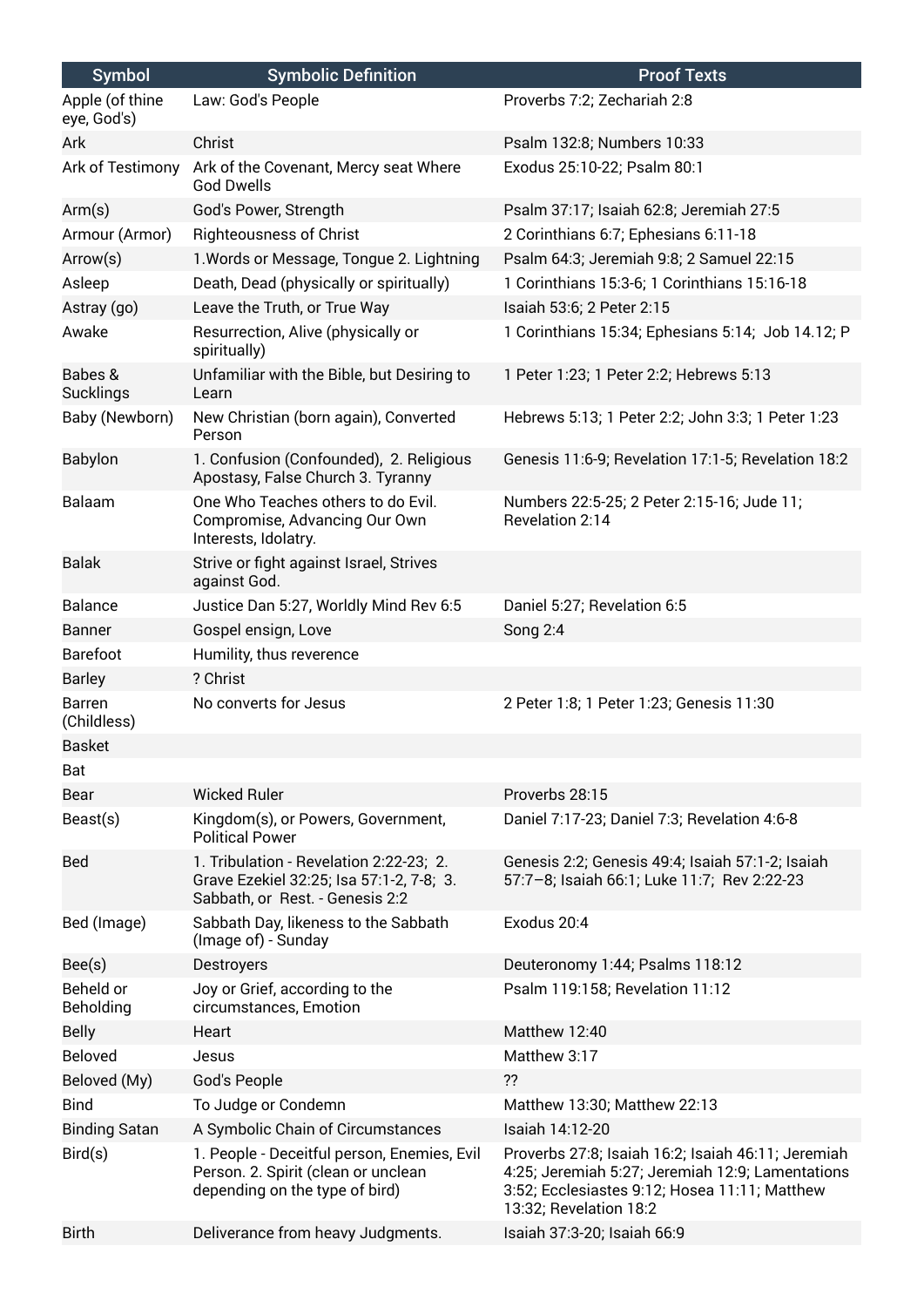| <b>Symbol</b>                  | <b>Symbolic Definition</b>                                                                                                        | <b>Proof Texts</b>                                                                                   |
|--------------------------------|-----------------------------------------------------------------------------------------------------------------------------------|------------------------------------------------------------------------------------------------------|
| Bite (with the<br>Teeth)       | Speak false words                                                                                                                 | Micah 3:5                                                                                            |
| <b>Bitter</b>                  | Sorrow, Crying                                                                                                                    | Ezekiel 27:31                                                                                        |
| Black (Color)                  | Wickedness, Error, False Teachings, Moral<br>Darkness, Sin, Apostasy                                                              | Exodus 10:21-23; Proverbs 4:19; Proverbs 7:9;<br>Jeremiah 4:20-28; Jeremiah 8:21; Acts 26:18         |
| Blasphemy                      | Idolatry                                                                                                                          | Isaiah 65:7; Ezekiel 20:24-27                                                                        |
| <b>Bless or Blessed</b>        | Saved from Sin and from death                                                                                                     | Psalm 28:9; Psalm 37:22; Isaiah 61:9; Revelation<br>14:13                                            |
| Blind (Can't See<br>Light)     | Does not understand, Doesn't understand<br>truth Lacking the Christian Graces                                                     | Isaiah 56:10-11; 2 Peter 1:5-9                                                                       |
| <b>Blood</b>                   | Life                                                                                                                              | Leviticus 17:11; Deuteronomy 12:23                                                                   |
| Blowing of the<br>Wind         | The Holy Spirit doing its office in<br>regeneration                                                                               | Song 4:16; John 3:8; Revelation 7:1                                                                  |
| Blue (Color)                   | 1. God's Law, Obedience, Faithfulness to<br>the Law.                                                                              | Numbers 15:38-40; Exodus 24:10-12                                                                    |
| <b>Body</b>                    | God's Church, His People                                                                                                          | 1 Corinthians 12:12-13; Colossians 1:1                                                               |
| Bone(s)                        | A Person, Persons                                                                                                                 | Judges 9:2; 2 Samuel 5:1                                                                             |
| <b>Book</b>                    | God's Designs, Knowledge and counsel;<br>Prophet?                                                                                 | Psalm 139:16; Isaiah 34:16                                                                           |
| Border (Cut Off<br>the Skirt)  | Accused of Forgetting God's Law                                                                                                   | 1 Samuel 24:4 (see Strong's # H3671); Numbers<br>15:3; Matthew 23:5; Numbers 15:38-39;               |
| <b>Born</b>                    | To Be Converted                                                                                                                   | John 3:3; 1 Peter 1:23; 1 Peter 2:2                                                                  |
| Bottle(s)                      | <b>Converted Person</b>                                                                                                           | New = Jeremiah 19:1; Jeremiah 18:3-6 Old =<br>Jeremiah 19:1; Jeremiah 19:10-11; Jeremiah<br>13:11-13 |
| Bow                            | God's Word (The Bible), Weapon Against<br>Evil                                                                                    | Habakkuk 3:9; Psalm 7: 11-12; Psalm 45:3-5;<br>Zechariah 9:10; Zechariah 10:4; Jeremiah 9:3          |
| <b>Branch</b>                  | Christians (Gods people), Those keeping<br>Gods Law Unfruitful, The Wicked,<br>Commandment breakers A descendant, or<br>offspring | Isaiah 11:1; Jeremiah 23:5-6; Daniel 11:7 John 15:4,<br>6 Unfruitful John 15:5, 7-8 Fruitful         |
| Brass (fine or<br>Refined)     | Purity, Holiness                                                                                                                  | Ezekiel 24:11-12; Revelation 1:5                                                                     |
| Brass or Bronze,<br>Brazen     | Strength Immorality, Impurity, Corruption                                                                                         | Jeremiah 6:28; Jeremiah 15:20; Ezekiel 22:18-22;<br>Ezekiel 24:11-14                                 |
| Breach (Gap,<br>Hole)          | Something Missing (in the Law. See Wall)                                                                                          | Nehemiah 6:11; Isaiah 58:12-13                                                                       |
| <b>Bread</b>                   | Word of God, Bible, Jesus                                                                                                         | Matthew 4:4; 1 Corinthians 5:7-8; Amos 8:11: John<br>6:32-41; Exodus 16:4; John 6:33, 51             |
| <b>Bread (Three</b><br>Loaves) | God's Word in Three Parts, Three Angels<br>Messages                                                                               | Matthew 4:4 (see Revelation 14:4-10 and Matthew<br>13; 1 Samuel 10:3; Luke 11:5                      |
| Breast / Bosom                 | Nurture, Place of Love and affection,<br>intimacy                                                                                 | Luke 16:22; John 1:18; John 13:23                                                                    |
| <b>Breastplate</b>             | <b>Righteousness Faith and Love</b>                                                                                               | Isaiah 59:17; Ephesians 6:14; 1 Thessalonians 5:8                                                    |
| Breasts (see<br>also Milk)     | God's Word (Old & New Test.), Where Milk<br><b>Comes From</b>                                                                     | 1 Peter 2:2; Song 4:5-6; Isaiah 28:9; Hebrews 5:12                                                   |
| Breath (of the<br>Almighty)    | Life force (breath of the Almighty) Spirit (of<br>God)                                                                            | Genesis 2:7; Genesis 7:15; Ezea 37:9; Job 33:4;<br>John 20:22                                        |
| Briar(s)                       | Wicked Person (lost because of rejection<br>of Holy Spirit)                                                                       | Hebrews 6:4-9; Mica 7:2-4                                                                            |
| Bride (of Christ)              | God's People New Jerusalem                                                                                                        | Revelation 21:2; Isaiah 54:6; 2 Corinthians 11:2;<br>Isaiah 49:16-18; Isaiah 61:10; Jeremiah 33:11   |
| Bridegroom                     | Jesus Christ                                                                                                                      | Isaiah 62:5; Revelation 19:7-9; Psalm 19:4-5;                                                        |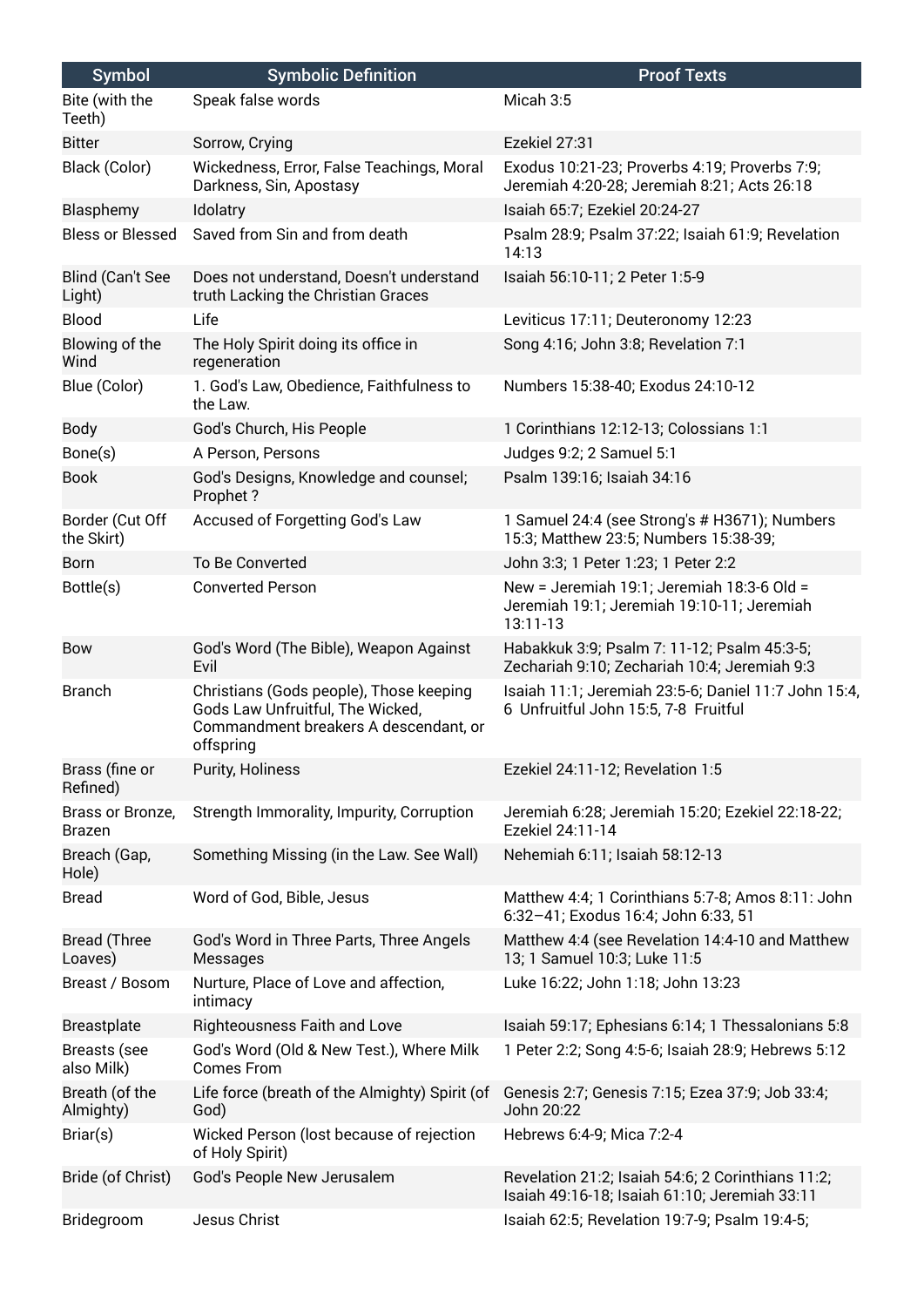| <b>Symbol</b>                          | <b>Symbolic Definition</b>                                                                              | <b>Proof Texts</b>                                                                                                                                        |
|----------------------------------------|---------------------------------------------------------------------------------------------------------|-----------------------------------------------------------------------------------------------------------------------------------------------------------|
|                                        |                                                                                                         | Jeremiah 7:34; Jeremiah 16:9; Jeremiah 25:10;<br>Jeremiah 33:11; Matthew 9:15; Mark 2:18-19; John<br>$3:28-31$                                            |
| <b>Bridle</b>                          | The restraining power of God                                                                            | Isaiah 30:28                                                                                                                                              |
| <b>Brimstone</b>                       | Judgments of God                                                                                        | Isaiah 30:33; Isaiah 11:4                                                                                                                                 |
| Broke(n)                               | Sin                                                                                                     |                                                                                                                                                           |
| <b>Brown</b>                           | Earth, Man                                                                                              | Genesis 30:32-35; Psalm 24:1-5                                                                                                                            |
| <b>Bullock (Fatted,</b><br>Young Bull) | Hired Men of Egypt                                                                                      | Jeremiah 46:20-21                                                                                                                                         |
| <b>Burden</b>                          |                                                                                                         |                                                                                                                                                           |
|                                        | Burning with Fire To destroy or change their state<br>completely                                        | Malachi 4:1-3; 2 Peter 3:10-11; Revelation 20:9                                                                                                           |
| <b>Butter</b>                          | 1. Knowledge of God through the<br>Scriptures.                                                          | Proverbs 30:33; Job 20:17; Isaiah 7:15, 22                                                                                                                |
| Buy                                    | To Accept Christ Personally                                                                             | Isaiah 55:1-7; Revelation 3:18                                                                                                                            |
| Candle (see also<br>Lamp, Light)       | God's Word (The Bible), That Which<br>Produces "Light" (Truth).                                         | Psalm 18:28; Psalm 119:105; Luke 8:16                                                                                                                     |
| Candlestick(s)<br>(Lampstand)          | Gods Churches, The 7 Churches, Gods<br>Own Witness Bible - Two Witnesses (Old<br>and New Testaments)    | Revelation 1:20; Revelation 11:4                                                                                                                          |
| Carmel                                 | The Vineyard of God                                                                                     | Micah 7:14;                                                                                                                                               |
| Chaff                                  | The Wicked, Ungodly                                                                                     | Psalm 1:4; Matthew 3:12                                                                                                                                   |
| Chain(s)                               | The laws of God, or man in Prophecy                                                                     | Psalm 149:8; Acts 28:20; Jude 6                                                                                                                           |
| Chariots                               | 1. Angels 2. Millitary Power                                                                            | Psalm 68:17                                                                                                                                               |
| Cherubim                               | The Redeemed represented by Angels                                                                      | Ezekiel 10:14-15 Revelation 4:6-7, Revelation 5:8-                                                                                                        |
| Children (of God,<br>My)               | God's People Offspring, or decendants                                                                   | 1 John 3:9-10                                                                                                                                             |
| Chittem                                | Those that bruise                                                                                       | Daniel 11:30                                                                                                                                              |
| Circumcised                            | Seal of Righteousness by Faith - Baptism                                                                | Romans 4:11; Colossians 2:11-13                                                                                                                           |
| Cistern                                | God's Church False Church                                                                               | With Water = Proverbs 5:15; Song 4:12, 15 Without<br>Water = Jeremiah 2:13; 2 Peter 2:15, 17; Song<br>4:12, 15                                            |
| City                                   | Woman - Church (Satan's Church) God's<br>People Deceived People, Satan's Kingdom<br>(see Babylon)       | Revelation 17:1-5, 18; Isaiah 40:1-2; Isaiah<br>51:16-17; Matthew 5:14; Hebrews 12:22; Revelation<br>3:12; Revelation 21:2                                |
| Clay (Earth)                           | Man, Man's Ideas                                                                                        | Genesis 2:7; Psalm 24:1-5                                                                                                                                 |
| Clothed                                | Alive (spiritually or physically), Sinless Put<br>on Christ's Life (Righteousness) or our own<br>Works. | Genesis 3:21; Proverbs 27:26; 2 Corinthians 5:2-4;<br>Job 29:14; Isaiah 59:6 Clothed with the Sun - Psalm<br>89:36; Isaiah 59:19; Malachi 4:2; Revelation |
| Clouds                                 | Angels                                                                                                  | Psalm 104:3-4; Psalm 63:17                                                                                                                                |
| Clusters (of the<br>Vine)              | Gods word as a group of doctrines (OT, NT)<br>People Rev 14:18                                          | Song 7:8; Isaiah 65:8; Ecclesiastes 2:3                                                                                                                   |
| Coals of fire                          | Cherubim(Angel), Cleansing from sin<br>through Gods Word                                                | Ezekiel 1:13, Ezekiel 10:20; Isaiah 6:6-7 Jeremiah                                                                                                        |
| Comfort(er)                            | <b>Holy Spirit</b>                                                                                      | John 14:6-17, 26                                                                                                                                          |
| Cord(s)                                | Sins, Iniquity Love of Jesus                                                                            | Cords = Proverbs 5:22; Isaiah 5:18 Cords of a Man<br>$=$ Hosea 11:4                                                                                       |
| Corn (of heaven)                       | Word of God, Manna                                                                                      | Psalm 78:24; Deuteronomy 8:3                                                                                                                              |
| Couch                                  | See "Bed" Genesis 49:4                                                                                  | Genesis 49:4                                                                                                                                              |
| Covenant                               | 10 Commandments                                                                                         | Psalm 103:18-20; Psalm 105:8-10; Psalm 89:34;<br>Deut                                                                                                     |
| Crimson (Red                           | Sin / Death, Corruption, Persecution,                                                                   | Isaiah 1:18; Isaiah 26:21; Psalm 75:8; Jeremiah 46                                                                                                        |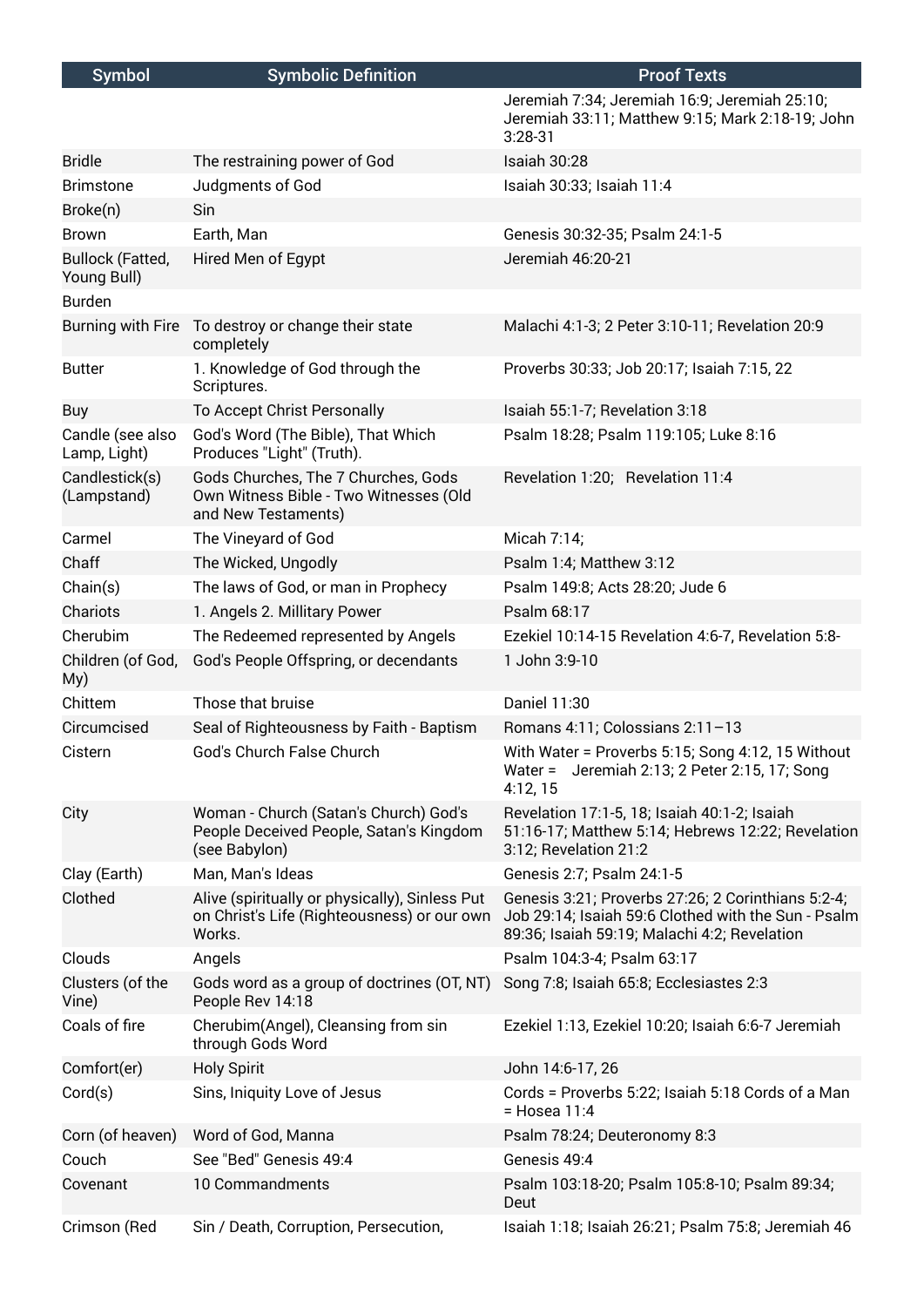| <b>Symbol</b>                       | <b>Symbolic Definition</b>                                                                                                                                                                                                                           | <b>Proof Texts</b>                                                                                                                                                                                                                                                             |
|-------------------------------------|------------------------------------------------------------------------------------------------------------------------------------------------------------------------------------------------------------------------------------------------------|--------------------------------------------------------------------------------------------------------------------------------------------------------------------------------------------------------------------------------------------------------------------------------|
| Color)                              | Destruction                                                                                                                                                                                                                                          |                                                                                                                                                                                                                                                                                |
| Crown(s)                            | 1. Kingship, Victory 2. Kings, Kingdoms 3.<br>Life, Righteousness, Holy Spirit                                                                                                                                                                       | 1. 1 Chronicles 20:2; 2 Kings 11:12; Ezekiel<br>21:26-27 2. Revelation 14:14; 1 Chronicles 20:2 3.2<br>Timothy 4:8; James 1:12; Leviticus 21:12; Acts 1                                                                                                                        |
| Cup                                 | Meted out Sufferings and Judgments Task,<br>The Life of a Person                                                                                                                                                                                     | Isaiah 51:17, 22, 23; Jeremiah 25:15-17; Jeremiah;<br>Matthew 26:39; Matthew 23:25-26                                                                                                                                                                                          |
| Dark(ness)                          | 1. Wickedness, leave Uprightness, Evil 2.<br>Lack of Understanding, Blindness<br>(spiritual) Error 3. Covering of God 4.<br>Secret Places 5. Death 6. Trouble                                                                                        | Psalm 82:5; Proverbs 4:19; Isaiah 5:28; Isaiah<br>45:19; Isaiah 8:22; John 3:19                                                                                                                                                                                                |
| Darkened                            | Truth Obscured, Error Believed                                                                                                                                                                                                                       | Romans 1:21; Ephesians 4:18                                                                                                                                                                                                                                                    |
| Daub (With<br>Untempered<br>Mortar) | Prophesy Lies in the name of the Lord.                                                                                                                                                                                                               | Ezekiel 22:28                                                                                                                                                                                                                                                                  |
| Daughter(s)                         | People of a Group, Inhabitants of a place,<br>or Decendants. "Daughters of Sion" or<br>"Daughters of Belial", City or Village.<br>Church. Female (Woman) Children<br>(Protestants) of the Mother Church<br>(Catholic). Any Woman of marriagable age. | Luke 23:27-28; Jeremiah 6:2-3                                                                                                                                                                                                                                                  |
| Day (Light)                         | Truth                                                                                                                                                                                                                                                | 1 Thessalonians 5:5; John 3:19-21                                                                                                                                                                                                                                              |
| Day Star (the<br>Sun)               | Jesus                                                                                                                                                                                                                                                | 2 Peter 1:19                                                                                                                                                                                                                                                                   |
| Day(s)                              | 1. Literal Year in Prophecy 2. Truth (When<br>Jesus Is Present)                                                                                                                                                                                      | Ezekiel 4:6; Numbers 14:34 2. John 9:3-5; 1<br>Thessalonians 5:1-5                                                                                                                                                                                                             |
| Dayspring                           | Jesus                                                                                                                                                                                                                                                | Luke 1:78-79                                                                                                                                                                                                                                                                   |
| Deep (Great)                        | The Judgments of the Lord                                                                                                                                                                                                                            | Psalm 36:6                                                                                                                                                                                                                                                                     |
| Dew                                 | <b>Blessings</b>                                                                                                                                                                                                                                     | Deuteronomy 33:13; Proverbs 19:12; Haggai 1:10                                                                                                                                                                                                                                 |
| Ditch (Deep)                        | Whore (False Church)                                                                                                                                                                                                                                 | Proverbs 23:27                                                                                                                                                                                                                                                                 |
| Dog(s)                              | Gentiles, Evil Workers, Wicked People, Evil<br>Pastors, false teachers.                                                                                                                                                                              | Mark 7:26-27; Philippians 3:2; Psalms 22:16; Isaiah<br>56:10-11; Ezekiel 22:2-3; Philippians 3:2; Revelation<br>22:15; Psalm 59:6-14                                                                                                                                           |
| Door                                | 1. Opportunity, Probation 2. Jesus, Faith,<br>Heart                                                                                                                                                                                                  | 2 Corinthians 2:12; Revelation 3:20; Luke 13:24-25:<br>John 10:9; Acts 14:27; Revelation 3:20: 1<br>Corinthians 16:9; John 10:7-9; Hosea 2:15;<br>Colossians 4:3                                                                                                               |
| Dove                                | Holy Spirit of God                                                                                                                                                                                                                                   | Luke 3:22; Matthew 3:16; John 1:32                                                                                                                                                                                                                                             |
| Dove (silly)                        | Unholy Spirit of Satan                                                                                                                                                                                                                               | Hosea 7:11; Hosea 11:11; Revelation 18:2                                                                                                                                                                                                                                       |
| Dragon                              | Satan or His Agency, the Devil                                                                                                                                                                                                                       | Revelation 12:7-9; Ezekiel 29:3; Jeremiah 51:34                                                                                                                                                                                                                                |
| <b>Drink</b>                        | Receive Instruction, Participate, Do<br>Something                                                                                                                                                                                                    | Song 8:2; 1 Corinthians 10:20-23; Psalm 60:3                                                                                                                                                                                                                                   |
| <b>Dross</b>                        | The Wicked, Sin, Lies                                                                                                                                                                                                                                | Psalm. 119:119; Proverbs 26:23                                                                                                                                                                                                                                                 |
| Drunk(en)                           | (see Wine, Old)                                                                                                                                                                                                                                      | Isaiah 29:9-11; Isaiah 28:7 Luke 21:34-36                                                                                                                                                                                                                                      |
| Dry, Dried, Drieth                  | Broken Spirit, Without Hope                                                                                                                                                                                                                          | Proverbs 17:22; Ezekiel 37:11; Hosea 9:16                                                                                                                                                                                                                                      |
| Eagle                               | 1. Swiftness; 2. Deliverance                                                                                                                                                                                                                         | Exodus 19:4; Deuteronomy 28:49; Deuteronomy<br>32:11; 2 Samuel 1:23; Job 9:26; Habakkuk 1:6-8;<br>Jeremiah 4:13; Lamentations 4:19; Proverbs 23:5;<br>Proverbs 30:19; Jeremiah 48:40; Revelation 12:14<br>Judgment - 2 Samuel 1:23; Isaiah 40:31; Jeremiah<br>4:13; Hoseah8:11 |
| Earth                               |                                                                                                                                                                                                                                                      |                                                                                                                                                                                                                                                                                |
| Earthquake                          | Great Change Beginning / Ending,<br>Persecution                                                                                                                                                                                                      | 1 Kings 19:10-11; Matthew 27:54; Matthew 28:2;<br>Revelation 11:7-13                                                                                                                                                                                                           |
| East                                | Evil ?? Power of God                                                                                                                                                                                                                                 | Exodus 10:13                                                                                                                                                                                                                                                                   |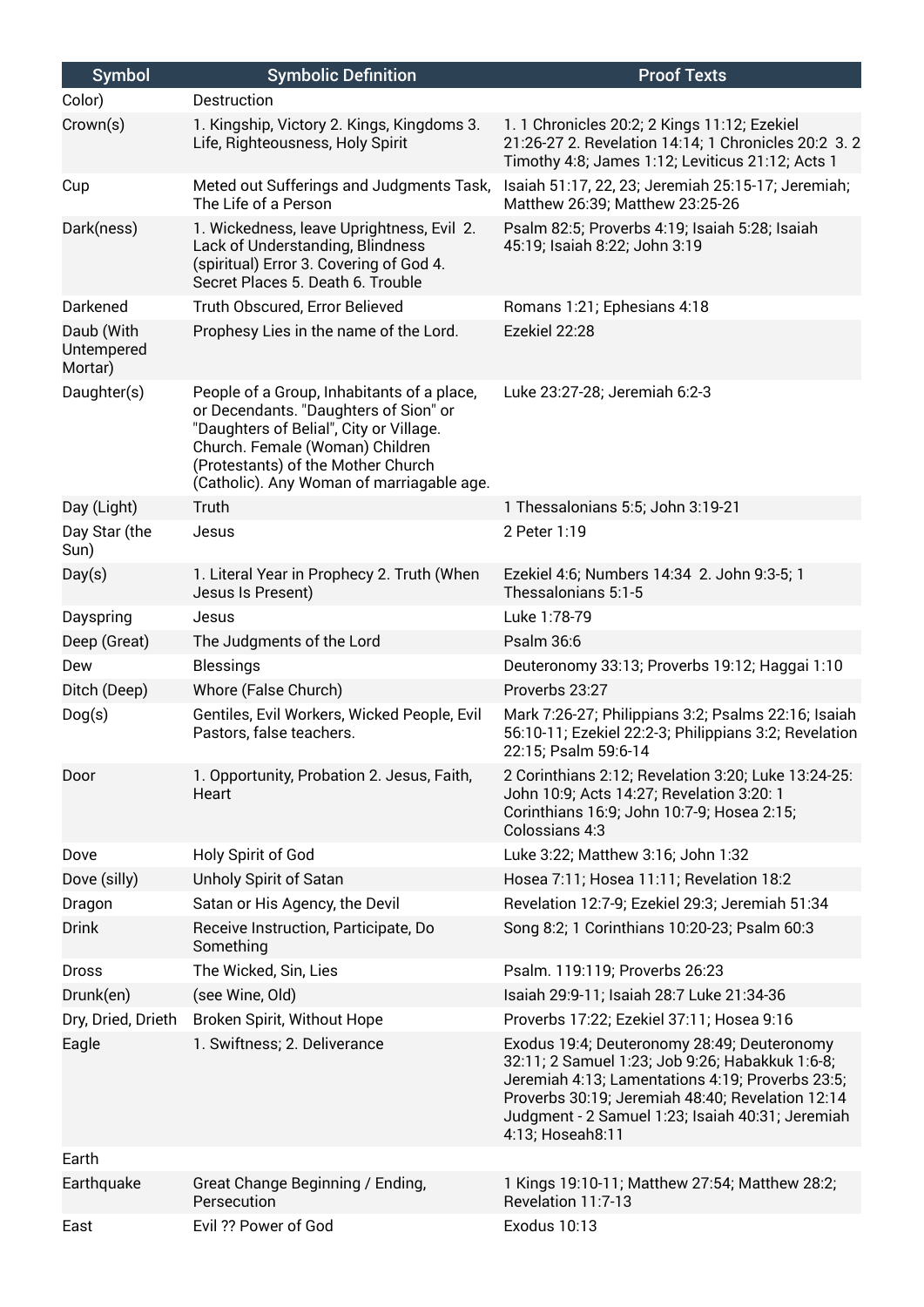| <b>Symbol</b>                       | <b>Symbolic Definition</b>                                                                                                                                                        | <b>Proof Texts</b>                                                                                                                                                                                      |
|-------------------------------------|-----------------------------------------------------------------------------------------------------------------------------------------------------------------------------------|---------------------------------------------------------------------------------------------------------------------------------------------------------------------------------------------------------|
| Eat(en)                             | Understand, Assimilating the Message                                                                                                                                              | Genesis 3:5; Proverbs 1:31; Proverbs 13:2;<br>Jeremiah 15:16; Ezekiel 3:1-3; Revelation 10:9-10;                                                                                                        |
| Egypt                               | 1. Sin, and Bondage, Bondage of Sin 2.<br>Idolatry                                                                                                                                | Exodus 30:15-16; Exodus 20:2; Exodus 13:3; Ezekiel<br>19:4; Ezekiel 2:8                                                                                                                                 |
| Egypt, Pharaoh                      | Symbol of Atheism, those who know not<br>the Lord.                                                                                                                                | Exodus 5:2                                                                                                                                                                                              |
| Elam                                |                                                                                                                                                                                   |                                                                                                                                                                                                         |
| Ephraim                             | 1. The second son of Joseph Genesis<br>41:52 2. One of the Tribes of Israel.<br>Numbers 1:33 3. The 10 Northern Tribes of<br>Israel other than Judah and Benjamin, AKA<br>Samaria | Genesis 41:52; Numbers 1:33; 2 Chronicles 25:7;<br>Obadiah 1:19                                                                                                                                         |
| Esau                                | Edom                                                                                                                                                                              |                                                                                                                                                                                                         |
| Ethiopians,<br>Libyans              |                                                                                                                                                                                   |                                                                                                                                                                                                         |
| Eunuch                              |                                                                                                                                                                                   | Isaiah 56:3-6                                                                                                                                                                                           |
| Evening                             | Error, False Teachings, Evil Predominant                                                                                                                                          | Proverbs 4:19; Proverbs 7:9                                                                                                                                                                             |
| Eye(s)                              | 1 - Wisdom, Understanding 2 - Prophets<br>of God                                                                                                                                  | 1 - Ephesians 1:18; Mark 8:15-18; Isaiah 29:14 2-<br>Isaiah 29:10; 1 Samuel 9:9                                                                                                                         |
| Eyesalve                            | Holy Spirit to Help See Truth, Spiritual<br>Discernment, Antidote for Spiritual<br><b>Blindness</b>                                                                               | Ephesians 1:17-19; Psalm 119:18; 1 John 2:20, 27;                                                                                                                                                       |
| Face(s)                             | The Mind or Will (mind set), Character trait                                                                                                                                      | Jeremiah 5:3; Jeremiah 42:15; Ezekiel 3:8                                                                                                                                                               |
| <b>Faithful Witness</b>             | Christ                                                                                                                                                                            | John 18:37; John 3:11; Revelation 1:5; Revelation                                                                                                                                                       |
| <b>False Prophet</b>                | One Who Claims to Speak for God But<br>Actually Speaks for Satan                                                                                                                  | Revelation 16:13-14; Revelation 13:11-14; Revelati                                                                                                                                                      |
| Famine                              | Lack of Hearing God's Word                                                                                                                                                        | Amos 8:11; Psalm 33:18-22; Jeremiah 14:13-17                                                                                                                                                            |
| Fat                                 | The Wicked, Sin                                                                                                                                                                   | Leviticus 16:25; Psalm 37:20; Jeremiah 5:28                                                                                                                                                             |
| Fear (God)                          | 1. Keep His Commandments 2. Hate Evil 3.<br>Trust                                                                                                                                 | KEEP HIS COMMANDMENTS - Job 1:8;<br>Ecclesiastes 12:13; Deuteronomy 13:4; Psalm<br>111:10; Deuteronomy 10:12-13 HATE EVIL -<br>Proverbs 8:13; Deuteronomy 6:1-2; Deuteronomy<br>8:6 TRUST - Psalm 31:19 |
| Feet                                | The Actions, The Life, Doing                                                                                                                                                      | Psalm 119:101, 105; Proverbs 4:26-27                                                                                                                                                                    |
| Field                               | The World                                                                                                                                                                         | Matthew 13:38                                                                                                                                                                                           |
| Fig Tree                            |                                                                                                                                                                                   |                                                                                                                                                                                                         |
| Finger of God                       | <b>Holy Spirit</b>                                                                                                                                                                | Matthew 12:28; Luke 11:20                                                                                                                                                                               |
| Fingers                             | The Actions, Deeds                                                                                                                                                                | Isaiah 58:9; Isaiah 59:3                                                                                                                                                                                |
| Fire                                | Presence of God - Exodus 13:21; Exodus<br>40:38 Word of God (Bible), 10<br>Commandments, Law - Jeremiah 23:29;<br>Deuteronomy 33:2 Trials                                         | Jeremiah 23:29; Deuteronomy 33:2; Exodus 13:21;<br>Exodus 40:38;                                                                                                                                        |
| Fire (Color,<br>Amber or<br>Orange) | God's Glory                                                                                                                                                                       | Ezekiel 1:27-28                                                                                                                                                                                         |
| Fish(es)                            | People, Men                                                                                                                                                                       | Habakkuk 1:14; Matthew 4:19                                                                                                                                                                             |
| Fishers of Men                      | Preachers of the Gospel                                                                                                                                                           | Matthew 4:18-19                                                                                                                                                                                         |
| Fist                                | Wickedness                                                                                                                                                                        | Isaiah 58:4                                                                                                                                                                                             |
| Flame, Fire<br>Flames               | Angels, Ministers                                                                                                                                                                 | Hebrews 1:7                                                                                                                                                                                             |
| Flax                                | Fine Linen. See Linen Covering for<br>nakedness.                                                                                                                                  | Proverbs 31:13, 24; Hosea 2:9                                                                                                                                                                           |
| Flock                               | Men                                                                                                                                                                               | Ezekiel 34:31                                                                                                                                                                                           |
|                                     |                                                                                                                                                                                   |                                                                                                                                                                                                         |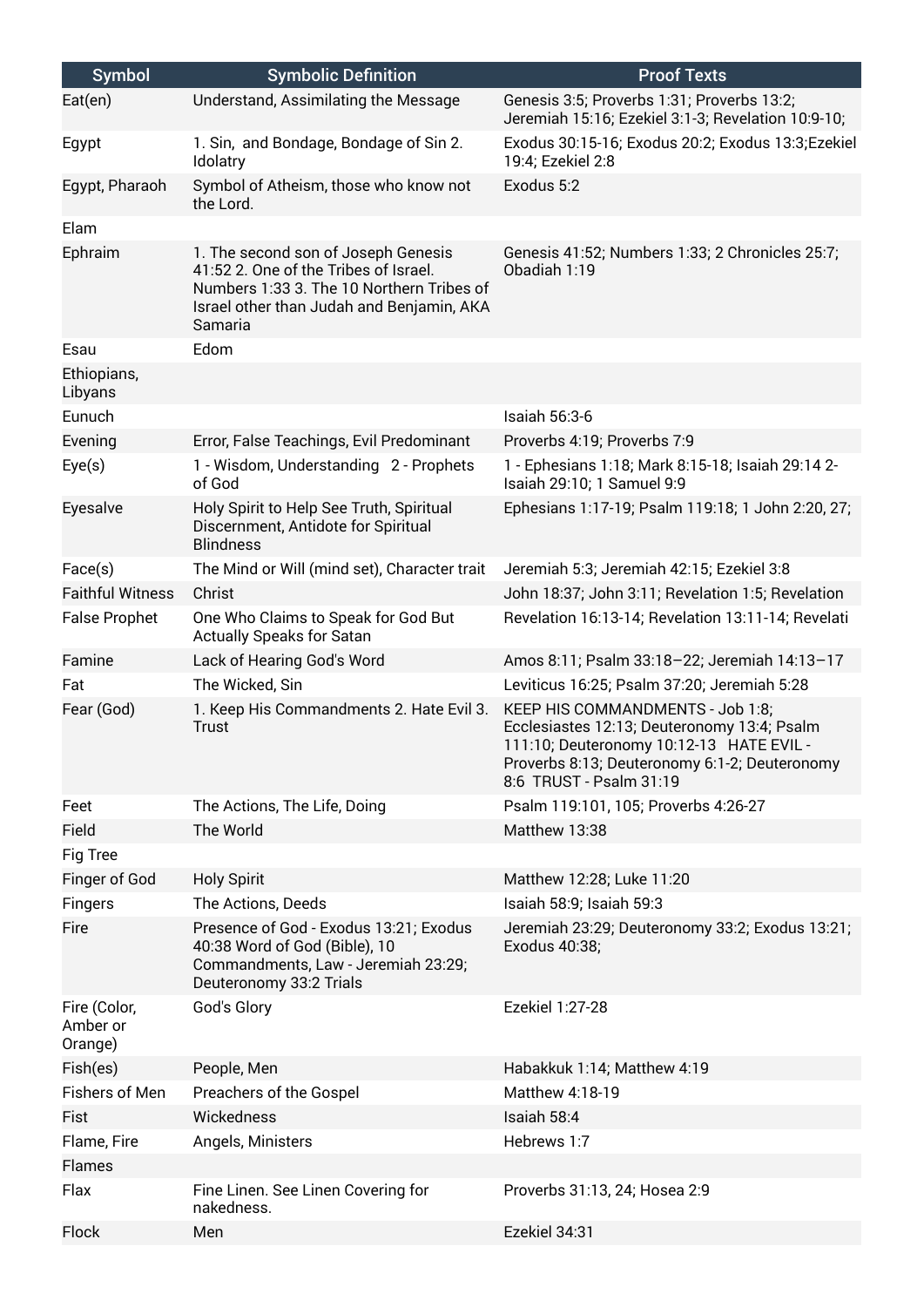| <b>Symbol</b>                    | <b>Symbolic Definition</b>                                                                                                                                                      | <b>Proof Texts</b>                                                                                         |
|----------------------------------|---------------------------------------------------------------------------------------------------------------------------------------------------------------------------------|------------------------------------------------------------------------------------------------------------|
| Flood(s)                         | <b>Ungodly Men</b>                                                                                                                                                              | Psalm 18:4; 2 Samuel 22:5                                                                                  |
| Flower                           | Man, Glory of Man                                                                                                                                                               | Psalm 103:15; 1 Peter 1:24; Job 14:1-2                                                                     |
| Folly (actions of<br>a Fool)     | See "Fool"                                                                                                                                                                      | Proverbs 13:16; Proverbs 17:12;                                                                            |
| Fool                             | Evil person that does not believe in God.                                                                                                                                       | Psalm 14:1; Psalm 53:1; Proverbs 14:16; Proverbs 1                                                         |
| Foolish                          | Do Not Understand or Refuse to Obey<br>Gods Word                                                                                                                                | Jeremiah 4:22; Jeremiah 5:3-4; Psalm 5:5                                                                   |
| Foot (be under<br>the)           | Be subject to                                                                                                                                                                   | Psalm 8:6                                                                                                  |
| Foot (Put Under)                 | to have power over                                                                                                                                                              | 1 Corinthians 15:24-25                                                                                     |
| Foot (stamp with<br>the)         | Have Power, control, Dominion Over                                                                                                                                              | 1 Corinthians 15:24-25                                                                                     |
| Forehead                         | Mind                                                                                                                                                                            | Romans 7:25; Ezekiel 3:8-9; Deuteronomy 11:18                                                              |
| Fornication                      | <b>Illicit Connection Between Church</b><br>(Woman) and World (Kings)                                                                                                           | Ezekiel 16:15, 26; Isaiah 23:17; James 4:4; Revela                                                         |
| Foundation<br>(Rock)             | Words of Christ                                                                                                                                                                 | Luke 6:47-49; 1 Corinthians 10:4;                                                                          |
| Foundation<br>(Sand, Earth)      | Words of Men                                                                                                                                                                    | Luke 6:49; Matthew 7:26                                                                                    |
| Fountain (Living<br>Waters)      | The Lord                                                                                                                                                                        | Jeremiah 17:13; Jeremiah 2:13                                                                              |
| Fountain<br>(Troubled, dirty)    | A righteous man falling into sin                                                                                                                                                | Proverbs 25:26                                                                                             |
| Four Beasts /<br>Creatures       | Heavenly Beings with Special<br>Responsibilities                                                                                                                                | Revelation 5:8-10; Revelation 4:6-9; Revelation 6:                                                         |
| Four Corners of<br>Earth         | Four Directions of the Compass,<br>Worldwide                                                                                                                                    | Jeremiah 49:36                                                                                             |
| Fox                              | False Prophets or False Teachers                                                                                                                                                | Ezekiel 13:3-4                                                                                             |
| Frankincense                     | <b>Christ's Righteousness</b>                                                                                                                                                   | Exodus 30:1, 6-7, 34-38; Ephesians 5:2; Revelation                                                         |
| <b>Frist Fruits</b>              | The redeemed, undefiled                                                                                                                                                         | Revelation 14:4-9                                                                                          |
| Frog(s)                          | the spirits of the devil working miricles                                                                                                                                       | Revelation 16:13-14                                                                                        |
| Fruit                            | The righteous, or souls won to Christ.<br>Righteousness, Good Works.                                                                                                            | Philippians 1:11; Proverbs 11:30; Matthew 7:17                                                             |
| Fruit of the Flesh               | Characteristics Seen In Non-Christians                                                                                                                                          | Galatians 5:19-21                                                                                          |
| Fruit of the Spirit              | Characteristics of Christ Seen in Christians                                                                                                                                    | Galatians 5:22-24                                                                                          |
| Garden                           | The Church (God's People)                                                                                                                                                       | Song 4:12; Isaiah 58:11                                                                                    |
| Garment(s)                       | Character or Life, Covering of Christ's<br>Righteousness, character (see Old and<br>New)                                                                                        | Genesis 35:2; Zechariah 3:4; Isaiah 61:10; Isaiah<br>52:1; James 5:1-2                                     |
| Gate(s)                          | See Isa 13:2                                                                                                                                                                    |                                                                                                            |
| Gentile                          | Foreign Nation Swarm of Locust see<br>H1471                                                                                                                                     |                                                                                                            |
| Girdle                           | Righteousness, Faithfulness, Truth                                                                                                                                              | Isaiah 11:5; Ephesians 6:14                                                                                |
| <b>Glorious Holy</b><br>Mountain | Jerusalem, Mt Zion, Remnant (144,000)                                                                                                                                           | Joel 2:32                                                                                                  |
| <b>Glorious Land</b>             | Israel (10 Northern Tribes), God's People<br>(Church)                                                                                                                           |                                                                                                            |
| Goats                            | <b>Wicked People</b>                                                                                                                                                            | Matthew 25:32-33                                                                                           |
| Gold                             | Trials, Test - Job 23:10; Proverbs 17:3; 1<br>Peter 1:7 Faith (trials of Faith) 1 Peter 1:7<br>God's People, Gods Law - Psalm 19:7-10;<br>Lamentations 4:2 Gold Color(Yellow) = | Job 23:10; Psalm 19:7-10; Proverbs 17:3; Isaiah<br>13:12; Lamentations 4:2; Zechariah 13:9; 1 Peter<br>1:7 |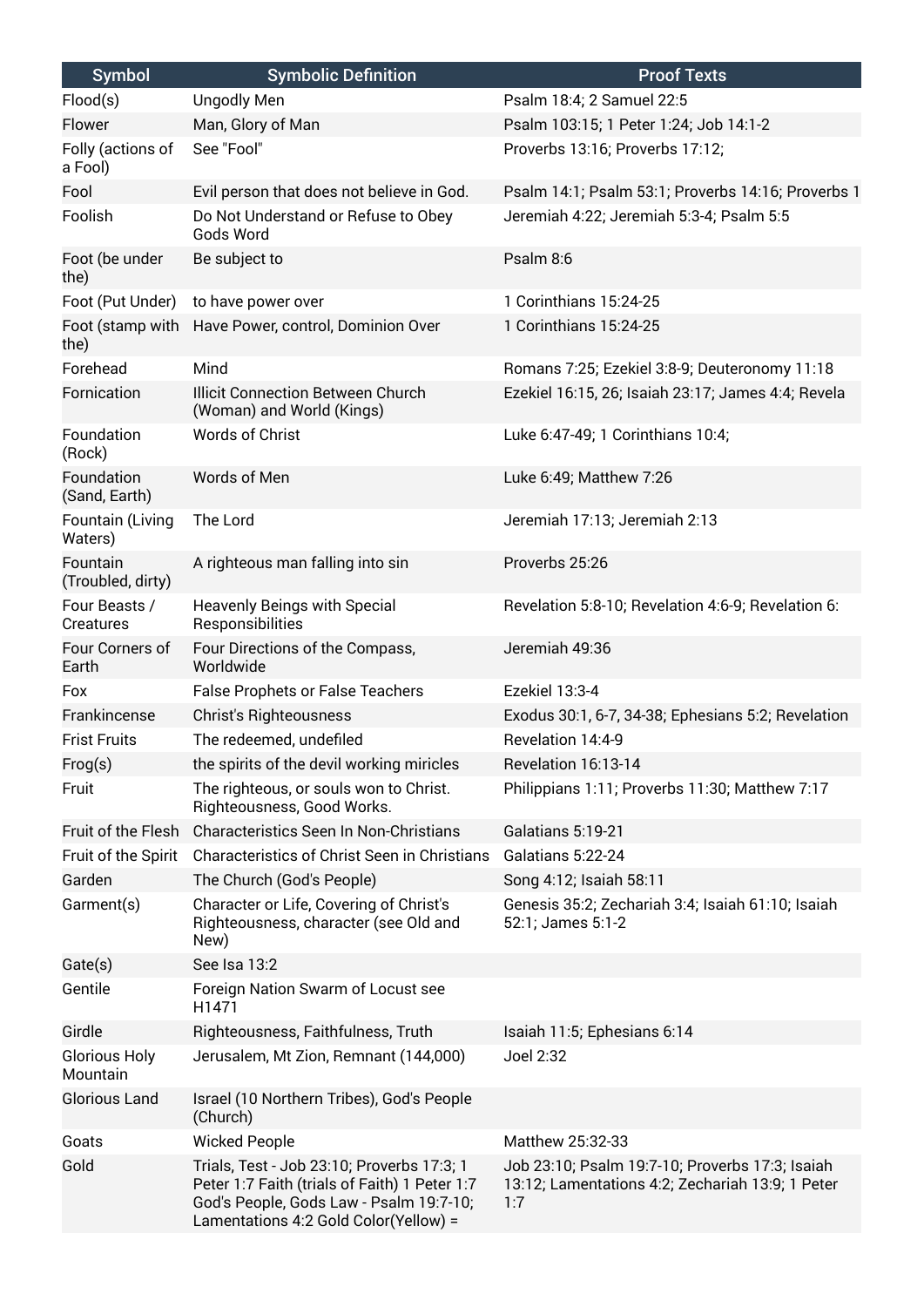| <b>Symbol</b>                           | <b>Symbolic Definition</b>                                                                                                              | <b>Proof Texts</b>                                                                                                                                   |
|-----------------------------------------|-----------------------------------------------------------------------------------------------------------------------------------------|------------------------------------------------------------------------------------------------------------------------------------------------------|
|                                         | Love, Faith, Wisdom                                                                                                                     |                                                                                                                                                      |
| Ophir                                   | Golden Wedge of Pure Gold as Mined                                                                                                      | H3800;                                                                                                                                               |
| Grapes (see<br>Clusters of the<br>Vine) | Doctrine, Word of God People                                                                                                            |                                                                                                                                                      |
| Grass                                   | People                                                                                                                                  | 1 Peter 1:24; Isaiah 40:6-8                                                                                                                          |
| Grasshopper(s)                          | People Captains                                                                                                                         | Judges 7:12; Isaiah 40:22; Nahum 3:17                                                                                                                |
| Green (Color)                           | Hope, Trust in the Lord, Alive or Living<br>Spiritually                                                                                 | Jeremiah 17:7-8; Job 8:12-20; Psalm 52:8                                                                                                             |
| Ground (earth)                          |                                                                                                                                         |                                                                                                                                                      |
| Hail                                    |                                                                                                                                         | Isaiah 28:16-17                                                                                                                                      |
| Hair                                    | Glory of Covering (righteous or<br>unrighteous)                                                                                         | 1 Corinthians 11:15; Daniel 7:9; Song 4:1                                                                                                            |
| Hammer                                  | 1. Word of God (Bible), 10<br>Commandments, Law - Jeremiah 23:29 2.<br>Babylon (The Instrument of God's<br>punishment) - Jeremiah 50:23 | Jeremiah 23:29: Jeremiah 50:23                                                                                                                       |
| Hand(s)                                 | 1. Symbol of Work, Guidance, and direction<br>2. Power (Right Hand) 3. Actions, Deeds (in<br>the Hand)                                  | Ecclesiastes 9:10; Ecclesiastes 9:19, Exodus 13:14;<br>Exodus 15:6; Psalm 80:17; Isaiah 59:3                                                         |
| Harlot                                  | Apostate Church, Religion                                                                                                               | Isaiah 1:21; Jeremiah 3:1-3, 6                                                                                                                       |
| Harvest                                 | The End of the World                                                                                                                    | Matthew 3:39                                                                                                                                         |
| Head(s)                                 | The Mind (see also forehead) Kings,<br>Kingdoms, Rulers, Governments Jesus<br>Christ (the Head)                                         | Daniel 2:28-29; Daniel 2:35, 44-45; Micah 3:11; (the<br>Head) Isaiah 9:15; 1 Corinthians 11:3; Ephesians<br>5:23; Colossians 1:1; Revelation 17:9-10 |
| Heart                                   | Mind, The Feelings of Emotion                                                                                                           | Proverbs 23:7, 12; Deuteronomy 6:5-8                                                                                                                 |
| Heavens Opened                          | Opening the Vail between Heaven and<br>Earth                                                                                            | Revelation 6:14; Isaiah34:4; Ezekiel 1:1; Acts 7:55-<br>56; John 1:51                                                                                |
| Heifer                                  | 1. God's People, acting wickedly 2. Egypt<br>and Babylon                                                                                | Hosea 4:15-17; Jeremiah 46:20; Jeremiah 50:11;                                                                                                       |
| Heir (& Son)                            | Jesus                                                                                                                                   | Hebrews 1:1-2                                                                                                                                        |
| Hemlock                                 | Judgment                                                                                                                                | Hebrews 10:4; Amos 6:12                                                                                                                              |
| Hidden Manna.                           | Christ, His Word in Parables                                                                                                            | John 6:49-50, 53; Matthew 13:44                                                                                                                      |
| Hill(s)                                 | (See also Mountain)                                                                                                                     |                                                                                                                                                      |
| Him that pisseth<br>against the wall    | Males - a way of saying males only.                                                                                                     |                                                                                                                                                      |
| Holy One of<br>Israel                   | The Lord, Jesus, Christ                                                                                                                 | Isaiah 10:20                                                                                                                                         |
| Honey                                   | 1. Prosperity 2. Word of God, The Law of<br>God, 10 Commandments.                                                                       | Psalm 19:7-10; Psalm 119:103; Deuteronomy 8:8-9;<br>Ezekiel 3:3; Ezekiel 20:6;                                                                       |
| Horn(s)                                 | 1. Kings, Kingdoms 2. Power and Strength                                                                                                | Daniel 7:24; Daniel 8:20-21; Jeremiah 48:25; Psalm<br>18:12; Psalm 89:17, 24; Daniel 8:5, 21-22; Daniel<br>7:24                                      |
| Horse(s)                                | 1. Strength and Safety (Psalm 33:17) 2.<br>Power (in battle) (Isaiah 43:17) 3. Military<br>Power, Army - Joel 2:2-4                     | Job 39:19; Psalm 33:17; Psalm 147:10; Proverbs<br>21:31; Isaiah 43:17; Joel 2:2-4, 11; Haggai 2:22                                                   |
| House                                   | Church People or Building, Temple                                                                                                       | Hebrews 3:6; 1 Peter 4:17; 2 Kings 10:21-22; John<br>$2:15-17$                                                                                       |
| House of Israel                         | God's People                                                                                                                            |                                                                                                                                                      |
| Householder                             | God                                                                                                                                     | Ephesians 2:19-22                                                                                                                                    |
| Hunter                                  |                                                                                                                                         |                                                                                                                                                      |
| Husband                                 | Jesus, The Lord                                                                                                                         | Isaiah 54:5                                                                                                                                          |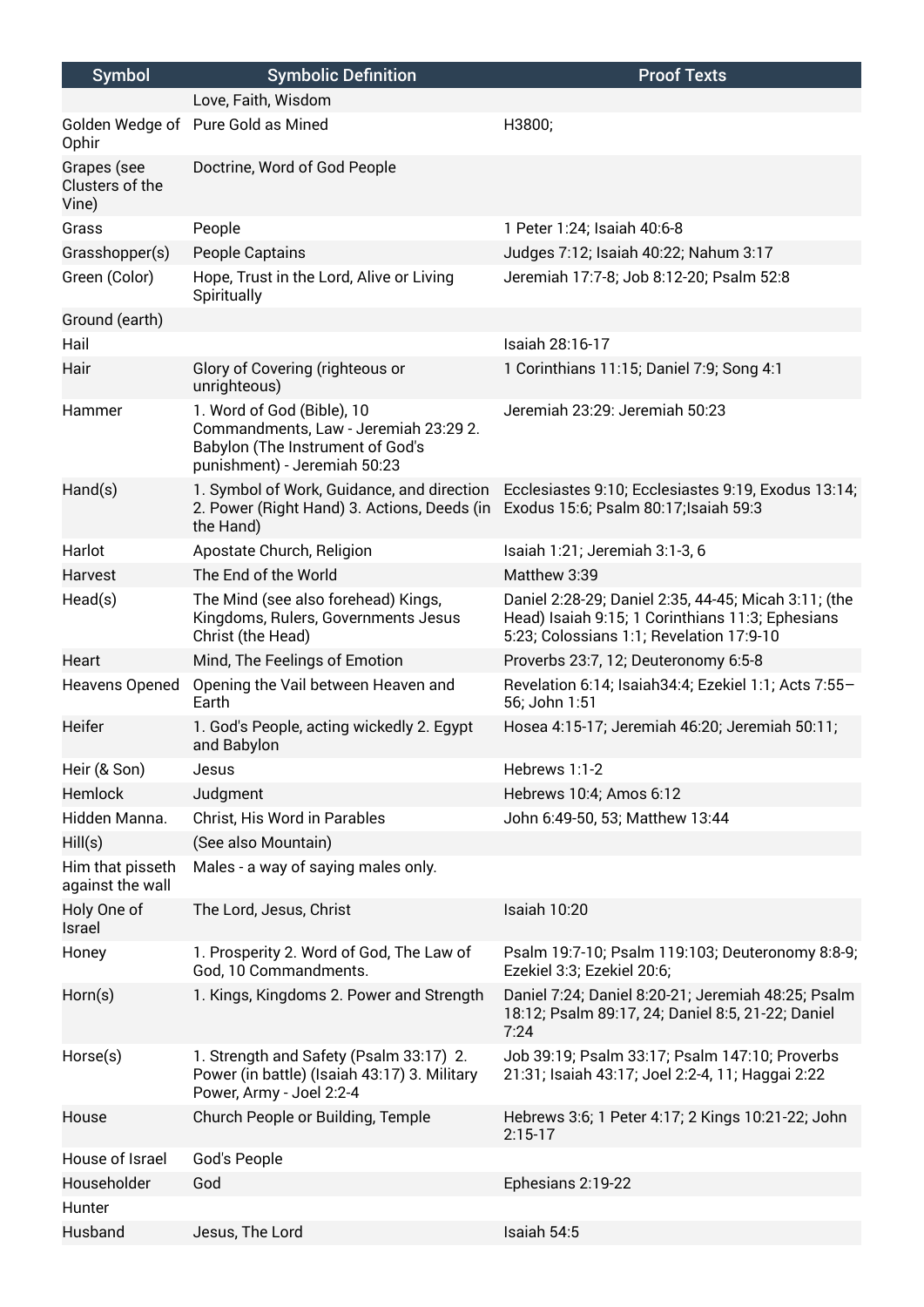| <b>Symbol</b>                        | <b>Symbolic Definition</b>                                                                                                                    | <b>Proof Texts</b>                                                                                          |
|--------------------------------------|-----------------------------------------------------------------------------------------------------------------------------------------------|-------------------------------------------------------------------------------------------------------------|
| Husbandmen                           | Leaders, Teachers                                                                                                                             | 2 Timothy 2:26                                                                                              |
| Idol                                 |                                                                                                                                               |                                                                                                             |
| Image                                | A Likeness                                                                                                                                    | Exodus 20:4; Genesis 1:26; Deuteronomy 4:25;<br>Roman                                                       |
| Incense<br>(perfume, sweet<br>smell) | Prayers of God's People, Christ's<br>Righteousness                                                                                            | Psalm 141:2; Philippians 4:18; Revelation 5:8; Rev                                                          |
| Iron                                 | Strong, Strength, Egypt (1 Kings 8:51),<br>Rome                                                                                               | Daniel 2:40-41; Jeremiah 15:12                                                                              |
| Israel                               | Converted People, True Followers of Christ                                                                                                    | Genesis 32:24; Romans 9:6-8; Romans 2:28-29;<br>Galatians 3:29                                              |
| Jacob                                | <b>Unconverted People</b>                                                                                                                     | Genesis 27:35-36                                                                                            |
| Jealousy                             |                                                                                                                                               |                                                                                                             |
| Jerusalem,<br>(Zion)                 | City of God, City of David                                                                                                                    | Isaiah 40:9                                                                                                 |
| Jerusalem, New                       | 1. The Holy City of Heaven, City of God 2.<br>True Church of God (God's People<br>Redeemed), 3. Bride of Christ, God's<br>People, The Church, | Revelation 21:9-10; Revelation 19:7-9; Revelation<br>3:12; Revelation 21:2; Isaiah 40:9                     |
| Jew (Spiritual)                      | True Christian, Member of the Remnant<br>Church, Israel of God                                                                                | Romans 2:28-29                                                                                              |
| Jezebel                              | Immorality, Idolatry, Apostasy, False<br>Church, Slew the prophets of the Lord.                                                               | 1 Kings 21:25; 2 Kings 9:22; Revelation 2:20-24                                                             |
| Jordan                               | Spiritual Advancement, Triumph, A Border<br>to Conquer, Border to Heavenly Canaan.                                                            | RH June 23, 1958 Para 12                                                                                    |
| Key (of David)                       | Power to Open & Close the Door of the<br>sanctuary                                                                                            | Revelation 3:7-8; Isaiah 22:22                                                                              |
| Keys                                 | Control, Jurisdiction                                                                                                                         | Isaiah 22:22; Matthew 16:19                                                                                 |
| King of Tyre                         | Satan                                                                                                                                         | Ezekiel 28:11                                                                                               |
| King(s)                              | God                                                                                                                                           |                                                                                                             |
| Lady                                 |                                                                                                                                               |                                                                                                             |
| Lamb                                 | Jesus, sacrifice Jesus                                                                                                                        | John 1:29; 1 Corinthians 5:7; Genesis 22:7-8; 1<br>Peter 1:19                                               |
| Lamb's Wife                          | New Jerusalem, God's People                                                                                                                   | Revelation 19:7-9; Revelation 21:2, 9-10                                                                    |
| Lamp(s)                              | The Lord, God's Word, Salvation, God's Law                                                                                                    | Psalm 119:104-105; Isaiah 62:1; Proverbs 6:23; 2<br><b>Samuel 22:29</b>                                     |
| Land                                 | <b>Uninhabited Nation</b>                                                                                                                     |                                                                                                             |
| Lead, Leadeth                        | Teach, Guide                                                                                                                                  | Psalm 25:5; Psalm 27:11; Psalm 31:3                                                                         |
| Leaven                               | 1. Sin (Malice, wickedness) 2. Doctrine 3.<br>Hypocrisy                                                                                       | 1. 1 Corinthians 5:8 2. Matthew 16:6, 12 3. Luke<br>12:1                                                    |
| Lebanon (Cedar)                      | <b>Righteous Person</b>                                                                                                                       | Psalm 92:12; Isaiah 61:3                                                                                    |
| Left (Hand)                          | Wanting in the Judgment Secondary                                                                                                             | Matthew 25:32-33, 41                                                                                        |
| Lie Down, Lain                       | Rest, No Fear, Sleep, Death                                                                                                                   | Job 3:13; Job 7:4-5; Proverbs 3:24; Isaiah 11:6                                                             |
| Light                                | 1. Truth (Jesus) 2. The Word (Jesus is the<br>Word which is the truth John 1:1-5), The<br>Word of God. 3. Understand Truth (See<br>Light)     | Psalm 43:3; Psalm 119:105; John 3:19-21; John<br>8:12; John 9:5; John 1:1-5; Matthew 5:14; Psalm<br>119:130 |
| Lightning                            | Light or "truth" moving at great speed                                                                                                        | Psalm 43:3; Ezekiel 1:14; John 3:21                                                                         |
| Lights                               | Truths, Witnesses, Word of God                                                                                                                | John 3:21; John 5:29-31; 1 John 2:15-16                                                                     |
| Lily                                 | Jesus                                                                                                                                         | Song 2:1-2                                                                                                  |
| Linen (fine,<br>clothed in)          | Righteousness of the Saints, Christ's<br>Righteousness.                                                                                       | Revelation 19:8                                                                                             |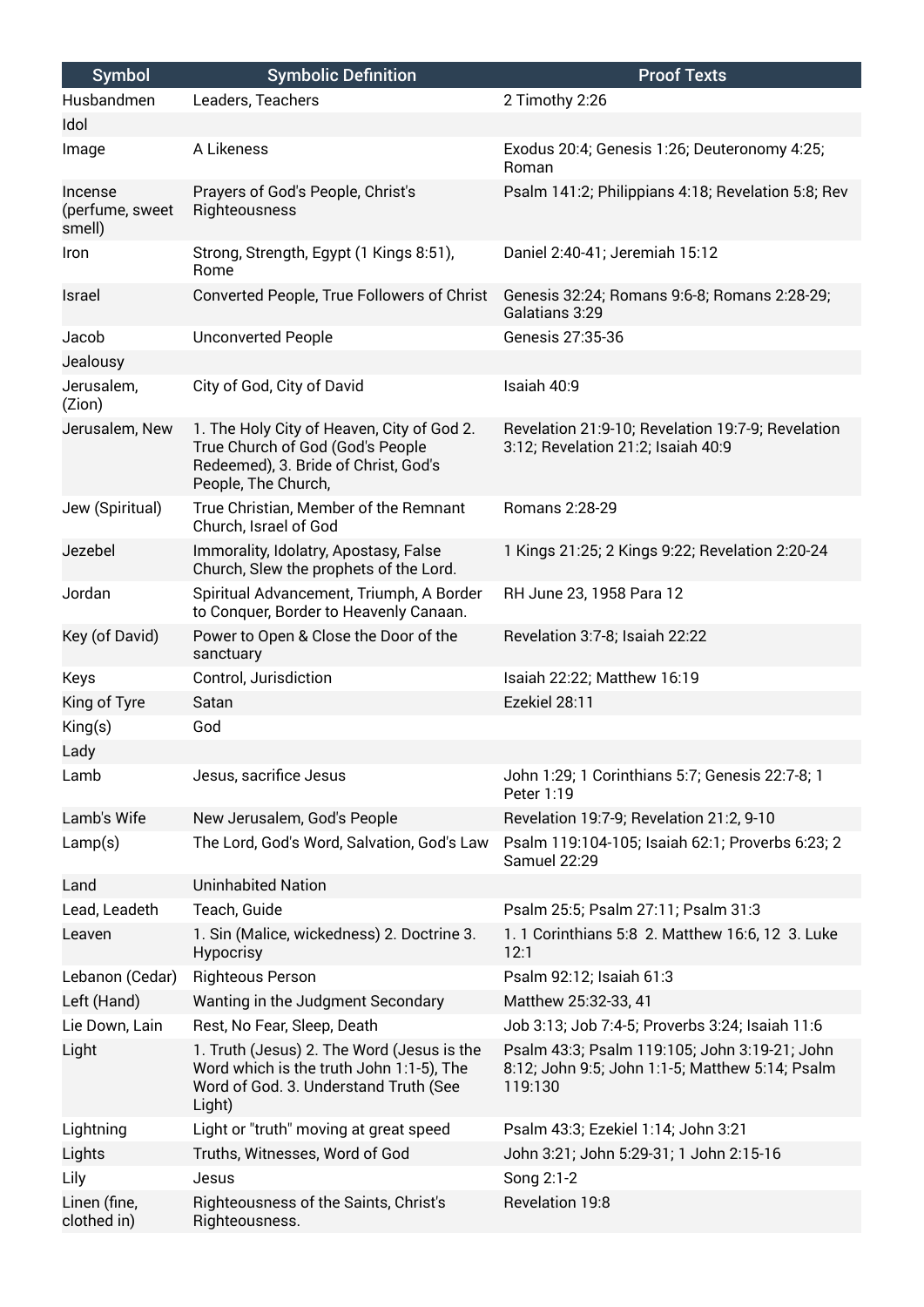| Symbol                      | <b>Symbolic Definition</b>                                                                                                                | <b>Proof Texts</b>                                                                                                                                                                                                                                                                              |
|-----------------------------|-------------------------------------------------------------------------------------------------------------------------------------------|-------------------------------------------------------------------------------------------------------------------------------------------------------------------------------------------------------------------------------------------------------------------------------------------------|
| Lion                        | 1. Strength, Jesus Christ, Satan (Ps 7:2) 2.<br><b>Babylon</b>                                                                            | Genesis 49:9-10; Revelation 5:4-9; Psalm 7:2;                                                                                                                                                                                                                                                   |
| Lion (Roaring)              | <b>Wicked Ruler</b>                                                                                                                       | Proverbs 28:15                                                                                                                                                                                                                                                                                  |
| Lion (young)                | Egypt                                                                                                                                     | Ezekiel 32:2-3                                                                                                                                                                                                                                                                                  |
| Lion(s)                     | Babylon, Assyria, Satan                                                                                                                   | Jeremiah 50:17; 1 Peter 5:8                                                                                                                                                                                                                                                                     |
| Lips                        | God's Prophets, To Speak                                                                                                                  | Isaiah 6:5-9                                                                                                                                                                                                                                                                                    |
| Locusts                     | 1. Destruction, Destructive Agencies 2.<br>Kings                                                                                          | Joel 1:4; Deuteronomy 28:38; Nahum 3:16-17                                                                                                                                                                                                                                                      |
| Loins                       | Power                                                                                                                                     | Nahum 2:1                                                                                                                                                                                                                                                                                       |
| Lord's Day                  | Sabbath                                                                                                                                   | Isaiah 58:13; Matthew 12:8; Exodus 20:10                                                                                                                                                                                                                                                        |
| Maiden                      |                                                                                                                                           | Luke 8:51; Esther 2:4; Judges 19:24; Deuteronomy<br>22:13-19                                                                                                                                                                                                                                    |
| Man                         |                                                                                                                                           |                                                                                                                                                                                                                                                                                                 |
| Man Child                   | Jesus                                                                                                                                     | Psalm 2:7-9; Revelation 12:5                                                                                                                                                                                                                                                                    |
| Manna (hidden)              | Truth "Signified" in God's Word, Jesus                                                                                                    | Deuteronomy 8:3; John 6:31-35; Revelation 2:17                                                                                                                                                                                                                                                  |
| Mark                        | Sign / Seal / Mark of Approval or<br>Disapproval                                                                                          | Romans 4:11; Revelation 7:2,3; Ezekiel 9:4                                                                                                                                                                                                                                                      |
| Marriage<br>(Wedding)       | The Judgment                                                                                                                              | Matthew 25:1-13, 14-30; Matthew 13:36-42;<br>Matthew ???                                                                                                                                                                                                                                        |
| Meal (Bread)                | The Bible, Word of God                                                                                                                    | Genesis 18:5-6; Matthew 4:4                                                                                                                                                                                                                                                                     |
| <b>Measuring Rod</b>        | God's Law, God's Word                                                                                                                     | James 2:10-12; Ecclesiastes 12:13; Isaiah 8:19-20;                                                                                                                                                                                                                                              |
| Meat                        | The Word of God, Instructions, Jesus<br>(Jesus is the Bread of Life).                                                                     | Proverbs 23:3, 6; John 4:32-34; John 6:26-35; John<br>6:55-58; 1 Corinthians 3:2; 1 Corinthians 10:3-4;<br>Hebrews 5:12-14                                                                                                                                                                      |
| Melchisedec                 | King of Righteousness King of Salem King<br>of Peace                                                                                      | Hebrews 7:2                                                                                                                                                                                                                                                                                     |
| Merchant(s)                 | Trader Deceitful, Deceiver                                                                                                                | Revelation 18:23; Hosea12:7;                                                                                                                                                                                                                                                                    |
| Merchants                   | Advocates of Babylon's Teachings                                                                                                          | Isaiah 47:11-15; Revelation 18:3, 11, 15, 23;<br>Nahum???                                                                                                                                                                                                                                       |
| Michael                     | Christ, Archangel = Chief or Head of the<br>Angels, "He who is like God"                                                                  | Revelation 2:7-9; Revelation 1:5; Jude 9; 1<br>Thessalonians 4:16                                                                                                                                                                                                                               |
| Midnight                    | Judgment or Death                                                                                                                         | Exodus 11:29; Psalm 119:62;                                                                                                                                                                                                                                                                     |
| <b>Milk</b>                 | Basic Gospel, basics of God's Word, To Be<br>Unskilled in the Bible, A New Convert<br>drinks milk, nutrition for babys.                   | 1 Peter 2:2; Hebrews 5:12, 13; 1 Corinthians 3:1-2                                                                                                                                                                                                                                              |
| Mole                        |                                                                                                                                           |                                                                                                                                                                                                                                                                                                 |
| Moon                        | 1. The Church Reflecting<br>"Sunlight" (Christ's Righteousness) 2. The<br>Church. 3. Permanence. 4. God's Word<br>(The Bible)             | Song of Solomon 6:10; Matthew 4:2; Revelation<br>12:1; Song 6:10; Psalm 89:35-37; Psalm 43:3;<br>Malachi 4:2                                                                                                                                                                                    |
| Morning                     | 2nd Coming of Jesus                                                                                                                       | Psalm 130:5-6                                                                                                                                                                                                                                                                                   |
| Morning Star                | Jesus                                                                                                                                     | Revelation 22:16                                                                                                                                                                                                                                                                                |
| Mortar                      | False Prophesying or Weakness and<br>defenseless.                                                                                         | Ezekiel 22:28; Isaiah 41:25                                                                                                                                                                                                                                                                     |
| Mother                      |                                                                                                                                           |                                                                                                                                                                                                                                                                                                 |
| <b>Mount Zion</b><br>(Sion) | City of the Living God, Heavenly Jerusalem                                                                                                | Hebrews 12:22; Isaiah 2:3; Joel 2:32                                                                                                                                                                                                                                                            |
| Mountain(s)                 | Kingdom - Political or Religious Powers<br>(Prophetic Use) City of God House of God.<br>Sanctuary God's People (the Church)<br>Man's word | Deuteronomy 33:19; Exodus 3:1; Exodus 15:17;<br>Exodus 18:5; 1Kings 19:8; Psalm 36:6; Psalm<br>48:1-2; Psalm 78:54; Psalm 87:1; Psalm 125:2;<br>Isaiah 2:2-4, 14, 17; Isaiah 65:25; Isaiah 28:14;<br>Isaiah 66:20; Jeremiah 13:16; Jeremiah 17:3;<br>Jeremiah 31:23; Jeremiah 51:24-26; Ezekiel |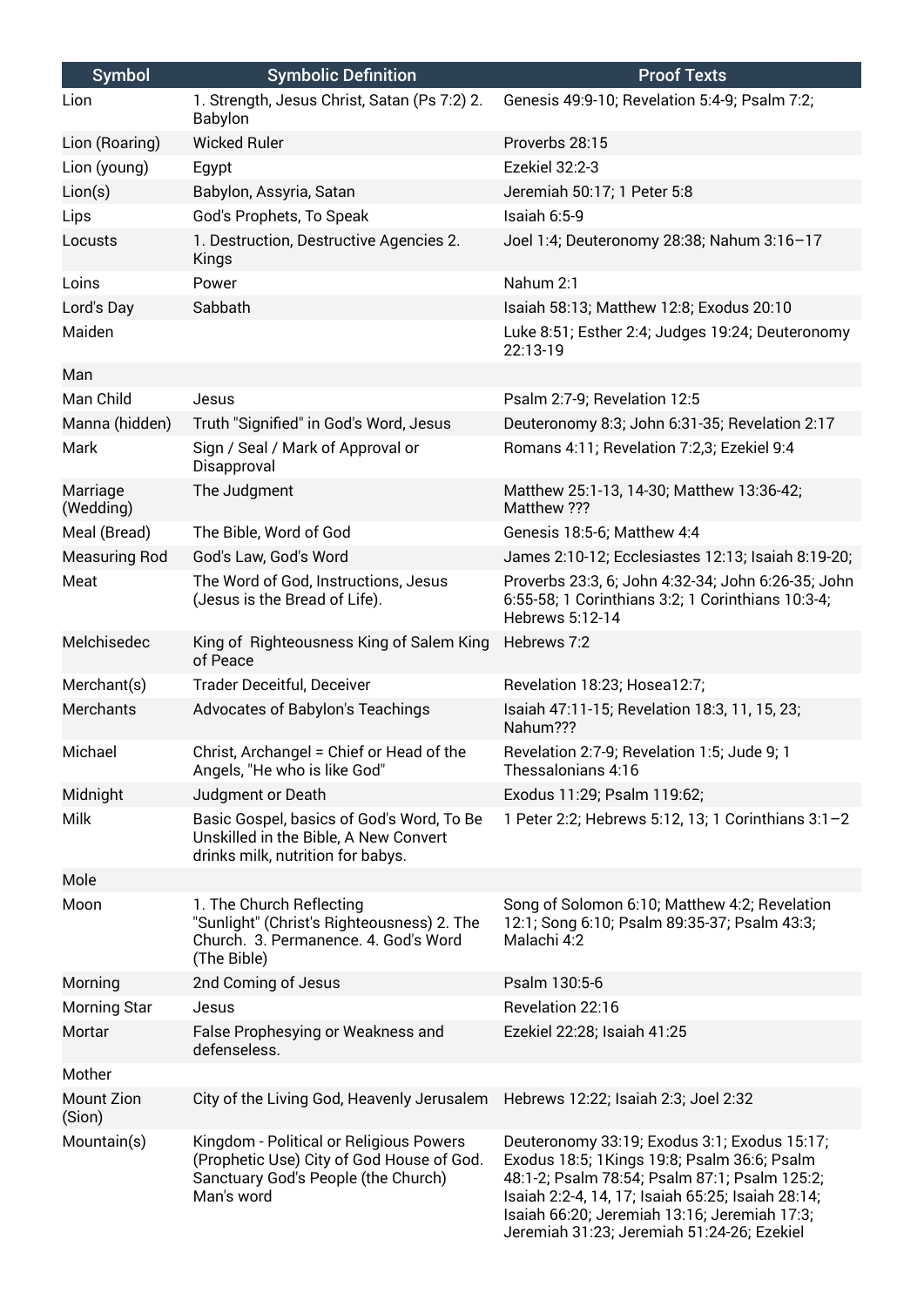| <b>Symbol</b>                         | <b>Symbolic Definition</b>                                          | <b>Proof Texts</b>                                                                                                    |
|---------------------------------------|---------------------------------------------------------------------|-----------------------------------------------------------------------------------------------------------------------|
|                                       |                                                                     | 17:22-23; Ezekiel 34:14; Daniel 2:35, 44-45; Joel<br>2:32; Micah 4:1-3 m. of the Lord; Luke 3:4-5;<br>Revelation 17:9 |
| Mouth                                 | God's Prophets, Someone Who Speaks for<br>God                       | Exodus 4:15-16; 2 Chronicles 36:21-22                                                                                 |
| Myrrh (Oil)                           | <b>Holy Spirit</b>                                                  | Exodus 30:23,25-33; Psalm 45:7-8; 1 John 2:27                                                                         |
| Mystery (of God)                      | The Gospel                                                          | Ephesians 11:9-10; Ephesians 3:9; Ephesians 6:19;                                                                     |
| Naked,<br><b>Nakedness</b>            | Unrighteous - Spiritually or Physically<br>Dead, Sinfulness         | Genesis 2:25; Genesis 3:6-11; 2 Chronicles 28:19;<br>Psalm 104:2; Ezekiel 16:22, 36; Revelation 3:6-11                |
| Name                                  | Character                                                           | Proverbs 22:1; Ezekiel 36:22-27                                                                                       |
| <b>Nations</b>                        | The World                                                           |                                                                                                                       |
| <b>Neck Hardened</b>                  | <b>Closed Mind</b>                                                  | Jeremiah 19:15                                                                                                        |
| Net (Evil,<br>Satan's)                | Lies, False Doctrines to deceive people                             | Ecclesiastes 9:12; Proverbs 29:5; Ecclesiastes 7:2                                                                    |
| Net (God's)                           | Truth, True Doctrine, God's doctrine used<br>to catch men           | Proverbs 29:5; Job 19;6; Matthew 13:47; Mark<br>12:13                                                                 |
| <b>New Garment</b><br>(White Raiment) | Works of God, Christ's Righteousness,<br><b>Righteous Character</b> | Genesis 35:2; Zechariah 3:4; Isaiah 6:10; Revelati                                                                    |
| <b>New Wine</b><br>(Sober)            | Truth, True Doctrine, Believing Truth                               | Isaiah 65:8; Deuteronomy 32:12-14; Ecclesiastes 2:                                                                    |
| Night                                 | Iniquity, Sin, evil                                                 | Job 36:20-21                                                                                                          |
| Night (Black,<br>Darkness)            | Error, False Teachings, When Christ is<br>Absent                    | Proverbs 7:9; Proverbs 4:19; Romans 3:11,12;<br>Isaia???                                                              |
| <b>Nobles</b>                         | See Isa 13:2                                                        |                                                                                                                       |
| North                                 |                                                                     |                                                                                                                       |
| Oil                                   | Holy Spirit, Receiving the Holy Spirit                              | 1 Samuel 16:13; 1 John 2:27; 1 Corinthians 2:12-13;<br>Zechariah 4:1-14; See COL 407-408                              |
| Oil (ointment)                        | <b>Holy Spirit</b>                                                  | Exodus 30:25; Acts 10:38; 1 John 2:27; Zech 4:2-6;<br>Revelation 4:5                                                  |
| Olive Trees, Two                      | Two Witnesses, Bible - Old and New<br>Testaments.                   | Revelation 11:4                                                                                                       |
| Omega                                 | Alphabet.                                                           | The End or final, The last letter of the Greek Revelation 1:8; Revelation 1:11; Revelation 21:6;<br>Revelation 22:13  |
| Orange (Color)<br>or Amber            | Gods Glory                                                          | Ezekiel 1:27-28                                                                                                       |
| Oven (Fiery)                          | Enemies of the Lord                                                 | Psalm 21:8-9                                                                                                          |
| Oven (Heated)                         | Adulterers                                                          | Hosea 7:4 (Ezekiel 23:37; Mark 10:12)                                                                                 |
| Pained (to be<br>delivered)           | Laboring to Bring People to Conversion,<br><b>New Birth</b>         | Micah 4:10; Galatians 4:19; 1 Timothy 5:17                                                                            |
| Palace                                | <b>Political Authority</b>                                          |                                                                                                                       |
| Pasture (food for<br>Sheep)           | God's Word (the Bible)                                              | Psalm 79:13; John 21:17; Matt 4:4                                                                                     |
| Pasture(s)                            | Food, Word of God                                                   | Ezekiel 34:14-15; John 21:17                                                                                          |
| Path (Way)                            | Truth or Error                                                      | Job 6:18; Psalm 25:4                                                                                                  |
| Pearl(s)                              | Riches, Wealth                                                      | Revelation 18:16-17                                                                                                   |
| Pisseth Against<br>The Wall           | a Male. Excluding Females.                                          | 1 Samuel 25:22, 34; 1 Kings 14:10; 1 Kings 16:11; 1<br>Kings 21:21; 2 Kings 9:8                                       |
| Pit (Narrow)                          | False Church, Strange Woman                                         | Proverbs 23:27                                                                                                        |
| Plant (pleasant)                      | God's People, Judah                                                 | Isaiah 5:7                                                                                                            |
| Poor                                  | Needy Sorrowful                                                     | Needy - Psalm 37:14; Psalm 40:17; Psalm 70:5<br>Sorrowful - Psalm 69:29;                                              |
| Prince                                | 1. Super natural being, God's Heavenly                              | Isaiah 9:6; Psalm 113:7-8; Daniel 9:25; Daniel 10:20;                                                                 |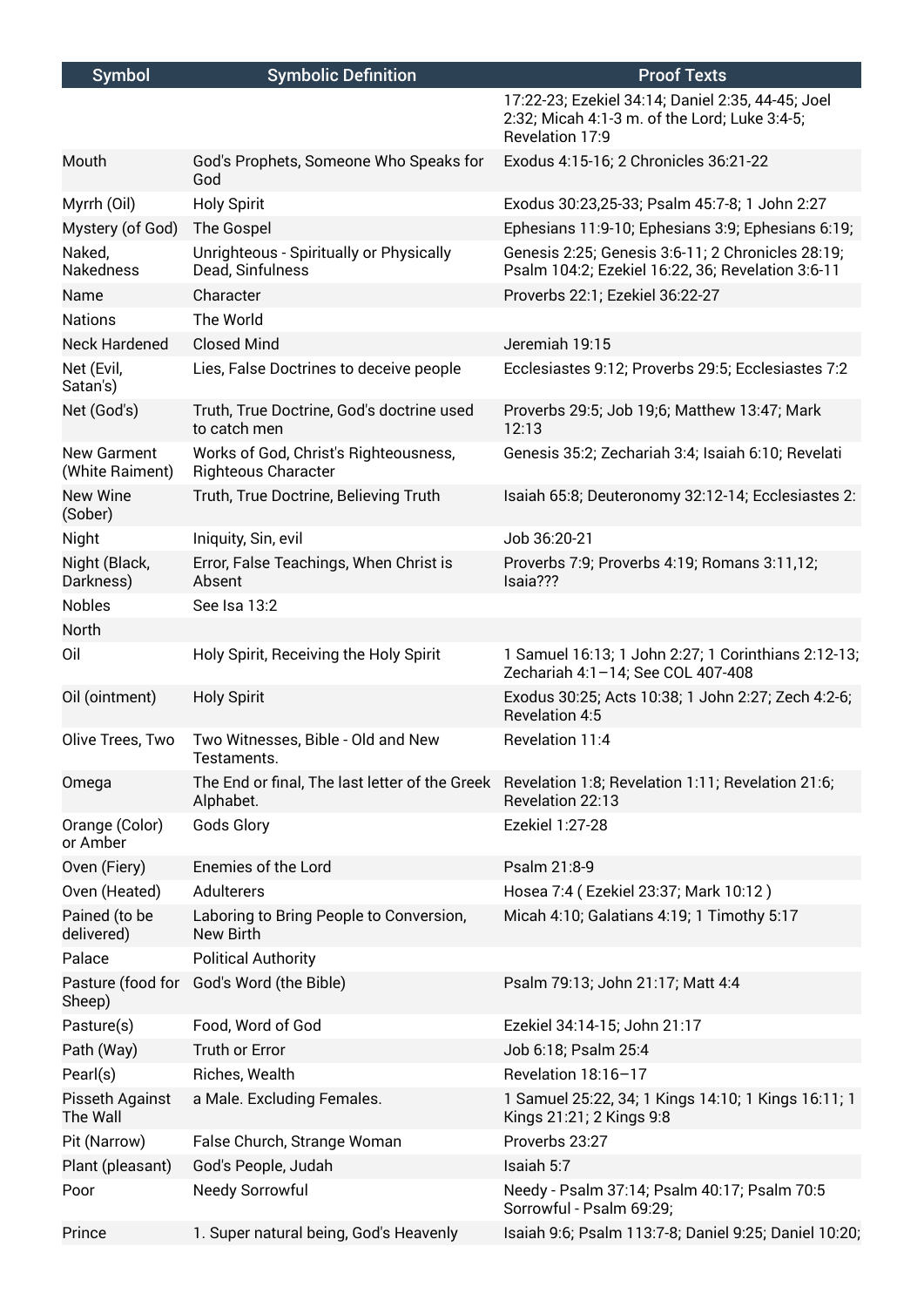| <b>Symbol</b>              | <b>Symbolic Definition</b>                                                                                                                                             | <b>Proof Texts</b>                                                                                                                                                      |
|----------------------------|------------------------------------------------------------------------------------------------------------------------------------------------------------------------|-------------------------------------------------------------------------------------------------------------------------------------------------------------------------|
|                            | Agent. 2. Leader . 3. Messiah, Christ,<br>Savior                                                                                                                       | Eze 44:1                                                                                                                                                                |
| Prophet                    | God's Messenger                                                                                                                                                        |                                                                                                                                                                         |
| Purple (Color)             | Royalty, Kingly                                                                                                                                                        | Judges 8:26; Song of Solomon 7:5; John 19:2;<br>Revelation 17:2-4; Revelation 18:16-17                                                                                  |
| Queen                      |                                                                                                                                                                        | Matthew 12:42                                                                                                                                                           |
| Rags (Filthy)              | Works of Men, Self-Righteousness (Old<br>Garments)                                                                                                                     | Isaiah 64:6; Zechariah 3:4                                                                                                                                              |
| Raiment                    | Character, see Garment                                                                                                                                                 |                                                                                                                                                                         |
| Rain                       | Doctrine (of the Lord, Teaching)                                                                                                                                       | Deuteronomy 32:2; Matthew 5:45                                                                                                                                          |
| Rain (Latter,<br>early)    | <b>Holy Spirit</b>                                                                                                                                                     | Hosea 6:2-3; Joel 2:23, 28; Psalm 72:6                                                                                                                                  |
| Rainbow                    | <b>Token of Covenant Keeping</b>                                                                                                                                       | Genesis 9:11-17;                                                                                                                                                        |
| Reapers                    | Angels                                                                                                                                                                 | Matthew 13:39                                                                                                                                                           |
| Red / Scarlet<br>(color)   | Sin / Death, Corruption, Persecution,<br>Destruction Red is for sin and the blood<br>that cleanses from sin, the Blood of the<br>Sacrifice for Sin (Sanctuary Service) | Exodus 23:18; Isaiah 1:18; Psalm 75:8; 2 Kings<br>3:22; John 1:29; Jeremiah 46:10; Isaiah 26:21;<br>Isaiah 63:1-2; Nahum 2:3; Romans 5:11-18;<br>Revelation 12:3, 9, 11 |
| Reed (Broken)              | Egypt (Trusting in Man)                                                                                                                                                | 2 Kings 18:21; Isaiah 36:6; Ezekiel 29:6                                                                                                                                |
| Reins                      | The Mind, Seat of Will, Affections                                                                                                                                     | Jeremiah 11:20; Jeremiah 17:10; Psalm 7:9; Psalm<br>16:7; Psalm 26:2; Psalm 73:21; Pr??                                                                                 |
| Remnant                    | Jerusalem, Mt Zion                                                                                                                                                     | Joel 2:32                                                                                                                                                               |
| Reproach (take<br>away)    | Bring to Spiritual Birth (Conversion)                                                                                                                                  | Genesis 30:23; Luke 11:24-25                                                                                                                                            |
| Rest                       | Peace (no war or rebellion)                                                                                                                                            | Judges 3:30                                                                                                                                                             |
| <b>Right Hand</b><br>(Arm) | Strength, Power, Salvation                                                                                                                                             | Exodus 15:6, 12, 16; Job 40:9, 14; Psalm 20:6;<br>Psalm $44:3$                                                                                                          |
| Righteousness              | Cleanness of my Hands, Good Works                                                                                                                                      | 2 Samuel 22:21-22;                                                                                                                                                      |
| River                      | 1. Peace 2. God's Enemies                                                                                                                                              | Isaiah 8:7; Isaiah 48:18                                                                                                                                                |
| Robe                       | <b>Righteousness of Christ</b>                                                                                                                                         | <b>Isaiah 61:10</b>                                                                                                                                                     |
| Rock                       | A god, False god, Man                                                                                                                                                  | Isaiah 32:2; Isaiah 2:10; Deuteronomy 32:31, 37                                                                                                                         |
| Rock                       | Christ                                                                                                                                                                 | 1 Corinthians 10:4; 2 Samuel 22:1-3; Psalm 18:31;                                                                                                                       |
| Rod                        | People, Pride, Wickedness                                                                                                                                              | Jeremiah 51:19; Ezekiel 7:10-11                                                                                                                                         |
| Rod (see<br>measuring rod) | Holy Spirit, Power, Strength. Used to<br>Correct                                                                                                                       | Exodus 4:20; Job 21:9; Psalm 110:2; Proverbs<br>22:15                                                                                                                   |
| Roes (twins)               | God's Word - Old & New Testaments (2)<br>$roes = 2$ breasts = place where milk is<br>found)                                                                            | Song 4:5-6                                                                                                                                                              |
| Roof, Roof of<br>Mouth     | Protection, God's Protection, Prophets                                                                                                                                 | Genesis 19:8                                                                                                                                                            |
| Rope                       |                                                                                                                                                                        |                                                                                                                                                                         |
| Ruby(ies)                  | Wisdom                                                                                                                                                                 | Job 28:18; Proverbs 3:13-15; Proverbs 8:11                                                                                                                              |
| Sackcloth                  | Mourning, Sadness                                                                                                                                                      | Esther 4:3; Joel 1:8                                                                                                                                                    |
| Salt                       | 1. God's People 2. God's Law (Covenent)                                                                                                                                | Matthew 5:13; Leviticus 2:13; (Deuteronomy 4:13<br>Covenent)                                                                                                            |
| Sand                       | People                                                                                                                                                                 | Genesis 22:17; Joshua 11:4; Isaiah 10:22 Isaiah<br>48:19; Romans 9:27; Hebrews 11:12; Revelation<br>20:8                                                                |
| Scarlet (Red<br>Color)     | Sin / Death, Corruption, Persecution,<br>Destruction. Jesus' Blood, death of His<br>martyrs.                                                                           | Numbers 2:3; Isaiah 1:18; Isaiah 26:21; Psalm 75:8;<br>Jeremiah 46:10; Ezekiel 32:7, 11                                                                                 |
| Sea                        | Peoples, Multitudes                                                                                                                                                    | Revelation 17:15                                                                                                                                                        |
|                            |                                                                                                                                                                        |                                                                                                                                                                         |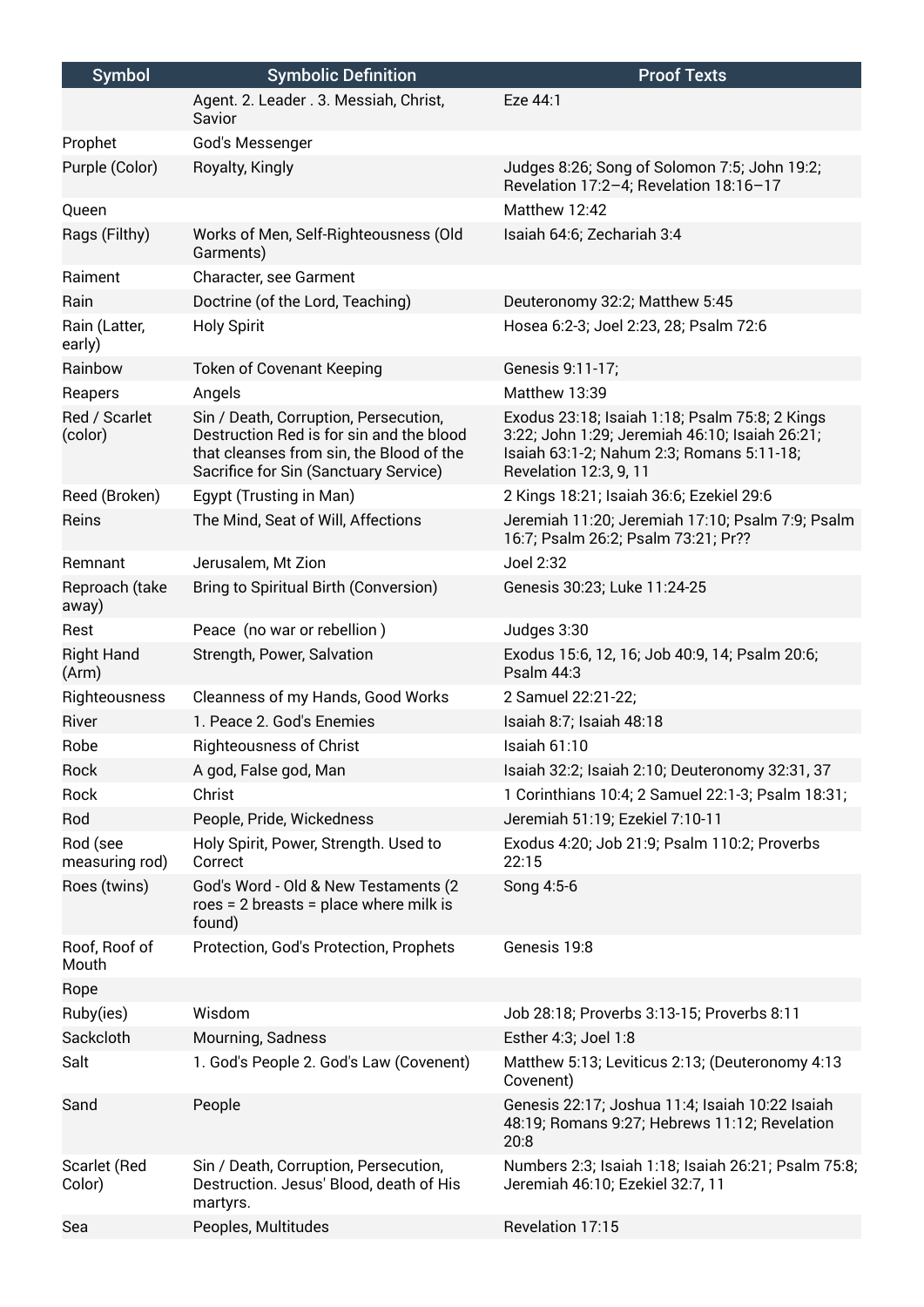| <b>Symbol</b>            | <b>Symbolic Definition</b>                                                                                    | <b>Proof Texts</b>                                                                                                                       |
|--------------------------|---------------------------------------------------------------------------------------------------------------|------------------------------------------------------------------------------------------------------------------------------------------|
| Seal                     | Approval or Disapproval (see Sum, Mark)                                                                       | Romans 4:11; Revelation 7:2-3; Ezekiel 9:4                                                                                               |
| Second Death             | Lake of Fire                                                                                                  | Revelation 21:8; Revelation 20:14                                                                                                        |
| Secret                   | Dark Place of the Earth                                                                                       | Isaiah 45:19                                                                                                                             |
| Seed                     | Word of God (Bible) People Good = God's<br>People, Tares = Satan's People                                     | Luke 8:11 Matthew 13:38                                                                                                                  |
| Seer                     | Prophet                                                                                                       |                                                                                                                                          |
| Serpent                  | Satan                                                                                                         | Revelation 12:7-9; Revelation 20:2                                                                                                       |
| <b>Servants</b>          | Prophets                                                                                                      | Amos 3:7                                                                                                                                 |
| Seven<br>Candlesticks    | 7 Candlesticks in Holy Place of Sanctuary,<br>7 Churches                                                      | Exodus 25:31-40; Revelation 1:21                                                                                                         |
| Seven Heads              | <b>7 Political Powers</b>                                                                                     | Revelation 17:9-10; Isaiah 2:2-4; Jeremiah 17:3                                                                                          |
| Seven Lamps              | 7 Spirits or 7 Angels of God                                                                                  | Revelation 4:5; Revelation 5:6; Hebrews 1:13-14                                                                                          |
| Seven Thousand           | Remnant?                                                                                                      |                                                                                                                                          |
| Sevenfold                | To Give All, Maximum Amount                                                                                   | Proverbs 6:31; Isaiah 30:26                                                                                                              |
| Shadow                   | Darkness, Error or lack of understanding                                                                      | Job 34:22; Psalm 82:5; Jeremiah 13:16                                                                                                    |
| Sheep (flock)            | God's People                                                                                                  | Psalm 79:13; Jeremiah 50:6; Ezekiel 34:31                                                                                                |
| Shepherd (The<br>Good)   | Jesus Christ                                                                                                  | Psalm 23:1; John 10:11                                                                                                                   |
| Shepherds                | Pastors, One Who Teaches the Word                                                                             | Jeremiah 23:1,2; Jeremiah 50:6; Jeremiah 10:21                                                                                           |
| Shilo                    |                                                                                                               |                                                                                                                                          |
| Shine                    | <b>Teach Truth</b>                                                                                            | Philippians 2:15; Psalm 43:3                                                                                                             |
| Ship(s)                  | 1. Churches (God's or Deceived by Satan,<br>depending on context) 2. Financial<br>Strength or Economic Power. | 2 Chronicles 9:21; Proverbs 31:10, 14; Isaiah<br>33:20-24; Ezekiel 27:3-9, 25; Ezekiel 28:2, 13; 2<br>Corinthians 11:2; Revelation 18:17 |
| Shortened                | Weakened                                                                                                      | Isaiah 59:1                                                                                                                              |
| Sickle                   | Symbol of Harvest - End of the Word                                                                           | Matthew 13:39; Revelation 14:14-15                                                                                                       |
| Sidon                    |                                                                                                               |                                                                                                                                          |
| Silk                     | Luxury, Royal                                                                                                 |                                                                                                                                          |
| Silver                   | 1. God's Word, Pure Words of God 2. Gods<br>People 3. Knowledge and Understanding                             | Psalm 12:6-7; Psalm 66:10; Proverbs 2:3-4;<br>Proverbs 3:13-14; Proverbs 10:20; Proverbs 25:11;<br>Zechariah 13:9                        |
| Sion (Zion)              | see Zion, used interchangably, Zion or Sion                                                                   |                                                                                                                                          |
| Sleep, Slept,<br>Slumber | Spiritually or Physically Dead                                                                                | Physical Death 2 Chronicles 16:13 Spiritual Death<br>Isaiah 56:10-11; Matthew 13:24-30, 36-40;<br>Ephesians                              |
| Smell (odor)             | Wickedness, Sin (stink) Righteousness<br>(sweet savor)                                                        | Exodus 30:16, 7, 34-38; Psalm 38:3-5; Isaiah 63:9;<br>Ephesians 5:2; 1 John 4:18; Revelation 8:3                                         |
| Smoke                    | The Wicked, Sin                                                                                               | Psalm 68:2                                                                                                                               |
| Snare                    | Destruction and Desolation False Prophet<br>Idols, Sin                                                        | Exodus 23:33; Deuteronomy 7:16; Judges 2:3;<br>Psalm 106:36; Proverbs 29:6; Lamentations 3:47;<br>Hosea 9:7-8                            |
| Snow                     | Pure, forgiven, Righteous, Spotless<br>Tribulation                                                            | Isaiah 1:18; Lamentations 4:7; Daniel 7:9; Matthew<br>28:3; Mark 9:3; Revelation 1:14                                                    |
| Sodom                    | Moral Degradation                                                                                             | Ezekiel 16:46-55; Jeremiah 23:14; Genesis 19:4-14                                                                                        |
| Son (& Heir)             | Jesus                                                                                                         | Hebrews 1:1-2                                                                                                                            |
| Song                     | Experience                                                                                                    | Isaiah 30:9; Deuteronomy 31:30; Deuteronomy 32                                                                                           |
| South                    |                                                                                                               |                                                                                                                                          |
| Sow                      |                                                                                                               |                                                                                                                                          |
| Spear, Bow,<br>Chariot   | War                                                                                                           | Psalm 46:9                                                                                                                               |
| Spring                   | A righteous man falling down before the                                                                       | Proverbs 25:26; Isaiah 58:11                                                                                                             |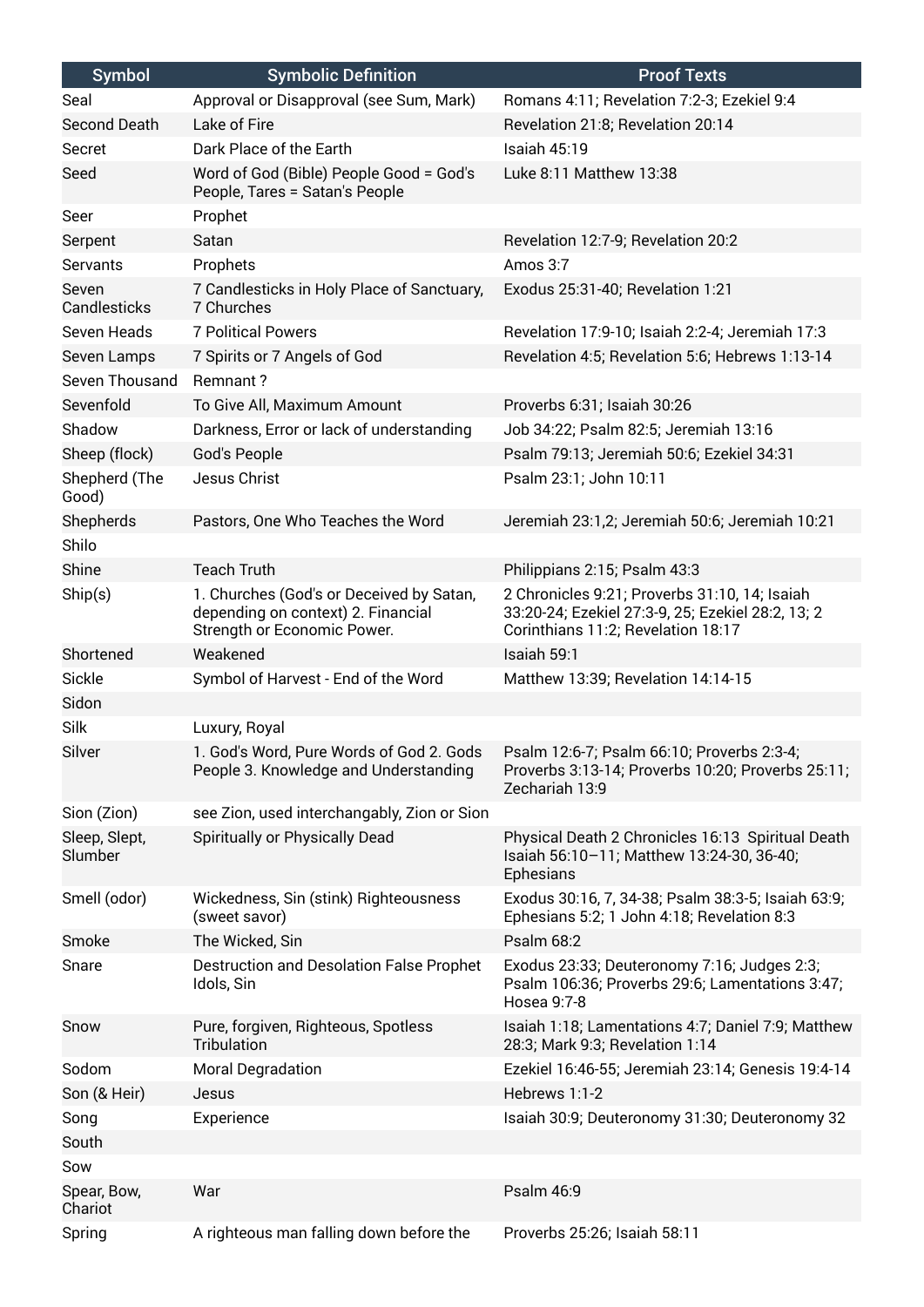| <b>Symbol</b>                       | <b>Symbolic Definition</b>                                                                                                            | <b>Proof Texts</b>                                                                                                                                 |
|-------------------------------------|---------------------------------------------------------------------------------------------------------------------------------------|----------------------------------------------------------------------------------------------------------------------------------------------------|
|                                     | wicked People guided by the Lord                                                                                                      |                                                                                                                                                    |
| Sprinkle (water<br>on)              | Receive Holy Spirit                                                                                                                   | Ezekiel 36:25-27                                                                                                                                   |
| <b>Staff</b>                        | Strength                                                                                                                              | 2 Kings 18:21                                                                                                                                      |
| Stand (up)                          | Come to Power, Save, Take a Stand -<br>H3320,                                                                                         | Daniel 8:22-24                                                                                                                                     |
| Star(s)                             | 1. Angels (good) 2. Angels (evil =<br>Wandering) 3. Messages, or Ministers -<br>Revelation 2:20 4. Israel Gen 15:5                    | Genesis 15:5; Genesis 22:17; Genesis 26:4; Exodus<br>32:13; Job 38:7; 2 Peter 1:19; Revelation 1:16, 20;<br>Revelation 12:4, 7-9; Revelation 22:16 |
| <b>Stiff Neck</b>                   | Rebellion, To Turn Aside, Disobey                                                                                                     | Deuteronomy 31:27                                                                                                                                  |
| <b>Stones of Fire</b>               | Cherubim, Angels                                                                                                                      | Ezekiel 1:13; Ezekiel 10:20; Ezekiel 28:14-16                                                                                                      |
| Straight (go),<br><b>Strait</b>     | Follow God completely, Way of truth                                                                                                   | Proverbs 4:27 Matthew 7:13-14                                                                                                                      |
| Strange(r)                          | To Turn Aside From God, Not of God's<br>People                                                                                        | Proverbs 2:16,17; 1 Kings 8:41                                                                                                                     |
| Streets of the<br><b>Great City</b> | <b>Ten Kings</b>                                                                                                                      | Revelation 11:8, 13                                                                                                                                |
| Strength                            | Sin Salvation, The Lord, God ??                                                                                                       | Ezekiel 30:15-16; Exodus 15:2 ?                                                                                                                    |
| Stubble                             | <b>Wicked People</b>                                                                                                                  | Malachi 4:1                                                                                                                                        |
| Sun                                 | Jesus Light (Truth), Christ's Righteousness<br>Jesus and the Gospel                                                                   | Malachi 4:2; Ecclesiastes 11:7; Matthew 4:2; John<br>9:5; John 8:12; Psalm 84:11; Matthew 4:2; Matthew<br>17:2                                     |
| Swear(ing)                          | Promise                                                                                                                               | Hebrews 6:13; Leviticus 19:12; Numbers 30:2                                                                                                        |
| Sword                               | Word of God (Bible) - Sword of the Spirit<br>Physical Destruction, Loss of Life,<br>Bloodshed, oppression Civil Power or<br>Authority | Isaiah 2:25; Isaiah 13:15; Jeremiah 48:2; Acts<br>12:1-2; Ephesians 6:17; Hebrews 4:12; Revelation<br>1:16; Revelation 2:16                        |
| Tabernacle                          | Place of Worship                                                                                                                      |                                                                                                                                                    |
| Table                               | Word of God (Bible)                                                                                                                   | Isaiah 30:8; Psalm 69:22, 23; Ezekiel 23:41; "That                                                                                                 |
| Tail                                | Teacher of lies.                                                                                                                      | Isaiah 9:14-15;                                                                                                                                    |
| Tares (Weeds)                       | <b>Wicked People</b>                                                                                                                  | Matthew 13:38                                                                                                                                      |
| <b>Tarshish</b>                     |                                                                                                                                       |                                                                                                                                                    |
| Teeth                               | Weapons                                                                                                                               | Proverbs 30:14; Psalm 57:4                                                                                                                         |
| Teeth (Broken)                      | Broken Words (of an unfaithful man)                                                                                                   | Proverbs 25:19                                                                                                                                     |
| Terrible, The                       | Metaphor for Satan                                                                                                                    |                                                                                                                                                    |
| Testimony of<br>Jesus               | Spirit of Prophecy or Gift of Prophecy                                                                                                | Revelation 19:10; Revelation 22:9; 1 Corinthians                                                                                                   |
| Thief                               | Suddenness of Jesus Coming                                                                                                            | 1 Thessalonians 5:2; 2 Peter 3:10                                                                                                                  |
| Thigh                               |                                                                                                                                       |                                                                                                                                                    |
| Thorns, Briers                      | Cares, Riches and Pleasures of This Life                                                                                              | Nahum 1:9-10; Luke 8:14                                                                                                                            |
| Thousand (10 x<br>$10 \times 10$    | Perfect Law                                                                                                                           | Deuteronomy 7:9; Psalm 105:8; Psalm12:6,7                                                                                                          |
| Thunder(ed)<br>(ings)               | Voice of God                                                                                                                          | Psalm 29:3; Psalm 68:33                                                                                                                            |
| Time                                | Literal Lunar Year = 360 Days                                                                                                         | Daniel 4:16, 23, 25, 32; Daniel 7:25; Daniel 11:13                                                                                                 |
| Tin                                 |                                                                                                                                       |                                                                                                                                                    |
| Tongue                              | Pen, writer                                                                                                                           | Psalm 45:1                                                                                                                                         |
| Tooth (Teeth)                       | Word (Words)                                                                                                                          | Psalm 57:4; Psalm 64:3; Proverbs 30:14                                                                                                             |
| Torment                             | Test, Prove by Trial                                                                                                                  | 1 Corinthians 3:13; Hebrews 12:29; Isaiah 33:14                                                                                                    |
| Tower                               | My Refuge, My Savior, Lord                                                                                                            | 2 Samuel 22:3, 51                                                                                                                                  |
| <b>Travail</b>                      | Labor, Teach the Word                                                                                                                 | Genesis 35:16; 1 Thessalonians 2:9; 1 Timothy 5:17                                                                                                 |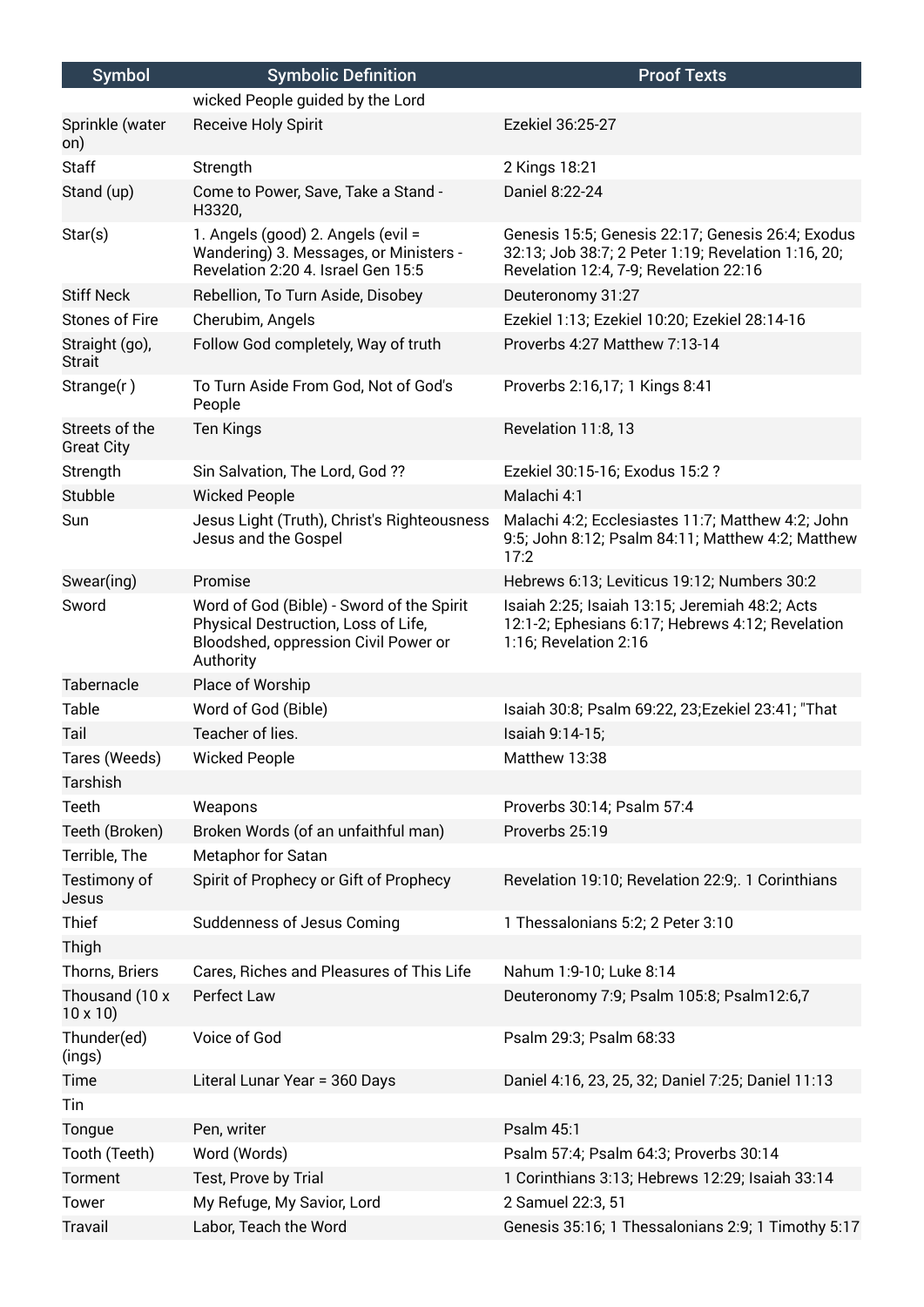| <b>Symbol</b>                 | <b>Symbolic Definition</b>                                                                                                                               | <b>Proof Texts</b>                                                                                                                                                        |
|-------------------------------|----------------------------------------------------------------------------------------------------------------------------------------------------------|---------------------------------------------------------------------------------------------------------------------------------------------------------------------------|
| Travailing in<br><b>Birth</b> | Laboring to Convert Others (Bring to New<br>Birth)                                                                                                       | Job 16:21; 1 Peter 1:23; 1 Peter 2:2                                                                                                                                      |
| Tree(s)                       | 1. A Person Dry Tree = A Person separated<br>from God. Fruitful Tree = Christian, (That<br>keeps God's Law). Green Tree = A person<br>with Life. (Jesus) | Psalm 1:1-4; Psalm 52:8; Psalm 92:12; Isaiah 56:3;<br>Isaiah 61:3; Ezekiel 20; Ezekiel 31; Luke 23:31;<br>Matthew 21:19                                                   |
| <b>Troubled Sea</b>           | <b>Wicked People</b>                                                                                                                                     | Isaiah 57:20-21                                                                                                                                                           |
| Trumpet (Ram's<br>Horn)       | Warning with Christ's Power                                                                                                                              | Joshua 6:4; Ezekiel 43:23; 1 Samuel 2:10; Ezekiel                                                                                                                         |
| Trumpet<br>(singular)         | Leaders Assemble, Signal                                                                                                                                 | Numbers 10:4                                                                                                                                                              |
| Trumpet(s)                    | Voice (of Warning), Warning Message,<br>Summons to War Voice of God Speaking                                                                             | Job 39:23; Isaiah 58:1; Ezekiel 33:3; Numbers<br>10:2-10; 1 Corinthians 14:8 Exodus 19:19; 1<br>Corinthians 4:16; 1 Corinthians 15:52; Revelation<br>1:10; Revelation 8:6 |
| <b>Trumpets</b><br>(Multiple) | War, Alarm                                                                                                                                               | Numbers 10:9; 2 Chronicles13:12                                                                                                                                           |
| Trumpets (two)                | People Assemble, Signal                                                                                                                                  | Numbers 10:2-3                                                                                                                                                            |
| Truth                         | Word of God, Bible, Jesus                                                                                                                                | John 17:17; John 14:6                                                                                                                                                     |
| Twenty Four (24)<br>Elders    | A Group Redeemed from Earth, Two<br>Witnesses from Every Tribe of Israel to<br>Represent God's People in the Heavenly<br>Judgment                        | Revelation 5:9,10; Revelation 4:4; Revelation 7:9-                                                                                                                        |
| Twilight                      | see Evening                                                                                                                                              |                                                                                                                                                                           |
| <b>Two Witnesses</b>          | Old and New Testaments                                                                                                                                   | John 5:39; Zechariah 4:1-14; John 12:48; Psalm<br>119                                                                                                                     |
| <b>Two Witnesses</b>          | Bible: Old and New Testament, God and<br><b>His Prophets</b>                                                                                             | Revelation 1:2; Ex 10:1-17; 1 Peter 1:10-21                                                                                                                               |
| <b>Two Witnesses</b>          | Jesus and His Apostles (New Testament)                                                                                                                   | John 8:12; Revelation 1:1-2, 5, 16                                                                                                                                        |
| <b>Tyre</b>                   | Satan, Lucifer                                                                                                                                           | Ezekiel 28:12-19                                                                                                                                                          |
| Uncircumcised                 |                                                                                                                                                          |                                                                                                                                                                           |
| Unclean                       |                                                                                                                                                          |                                                                                                                                                                           |
| Under                         | Subject To, Governed By, Ruled By                                                                                                                        | 1 Corinthians 15:28                                                                                                                                                       |
| Vail (Curtain)                |                                                                                                                                                          |                                                                                                                                                                           |
| Vessel                        | Person, our Bodies                                                                                                                                       | Jeremiah 18:3-6; Psalm 31:12; Acts 9:15; 2<br>Corinthians 4:6-10                                                                                                          |
| Vine                          | Christ (Jesus)                                                                                                                                           | John 15:1                                                                                                                                                                 |
| Vineyard                      | Israel (literal or spiritual), God's People                                                                                                              | Isaiah 5:7                                                                                                                                                                |
| Virgin                        | God's People, The Pure Church                                                                                                                            | Jeremiah 14:17; Isaiah 54:5-6; 2 Corinthians 11:2;<br>Revelation 14:4-5                                                                                                   |
| Virgin Daughter               | Isaiah 47:1; Isaiah 37:22; Jeremiah 46:11<br>See also Rev 17:1, 5                                                                                        |                                                                                                                                                                           |
| Voice                         | see Isa 13:2                                                                                                                                             |                                                                                                                                                                           |
| Voice (of many<br>waters)     | Power, Might, Great multitude of People                                                                                                                  | Job 37:5; Psalm 29:3-11; Psalm 93:4; Revelation<br>19:6                                                                                                                   |
| Voice of the<br>Trumpet       | God's Voice                                                                                                                                              | Exodus 19:19; Hebrews 12:19                                                                                                                                               |
| Vomit                         | 1. to Reject 2. Dog returning to - Returning<br>to folly (???)                                                                                           | 2. Proverbs 26:11; Isaiah 28:8                                                                                                                                            |
| Walk                          | Conduct or Behaviour Go, Do (Keep)                                                                                                                       | Exodus 16:4; Exodus 18:20; 1 Kings 2:3; 1 Kings<br>11:38; Isaiah 33:15; Psalm 15:2-5                                                                                      |
| Wall                          | God's Law, The 10 Commandments                                                                                                                           | Lamentations 2:18; Proverbs 7:2; Isaiah 30:13;<br>Ezekiel 13:14                                                                                                           |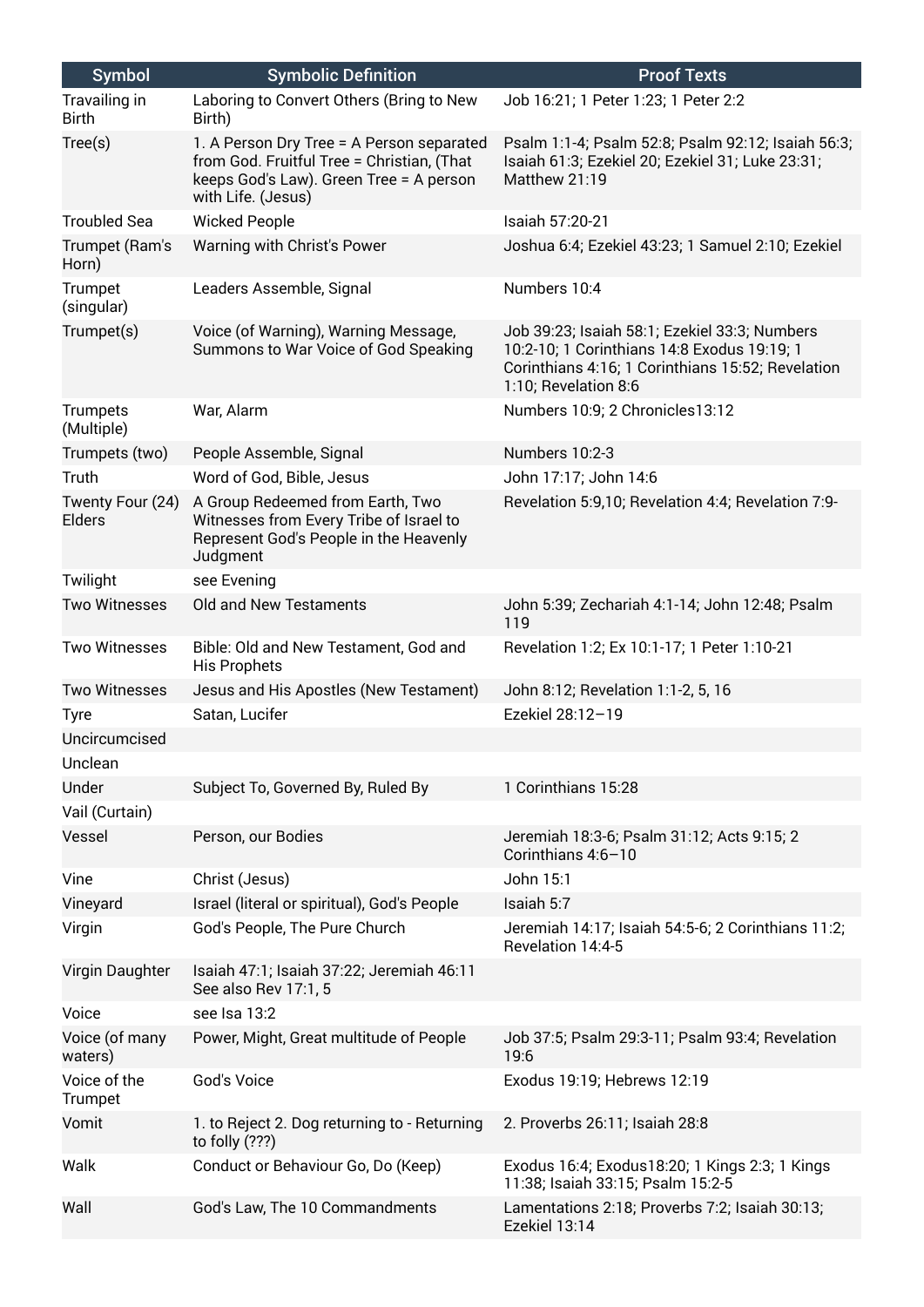| <b>Symbol</b>      | <b>Symbolic Definition</b>                                                                                                                                                                                                                 | <b>Proof Texts</b>                                                                                                                                                                                                                     |
|--------------------|--------------------------------------------------------------------------------------------------------------------------------------------------------------------------------------------------------------------------------------------|----------------------------------------------------------------------------------------------------------------------------------------------------------------------------------------------------------------------------------------|
| Wash               | To Cleanse From Sin. To Be Physically and<br>Spiritually Clean, Pure                                                                                                                                                                       | Isaiah 1:16; Ezekiel 36:25; Proverbs 30:12                                                                                                                                                                                             |
| Watchmen           | Pastors (warns the People), Church<br>leaders.                                                                                                                                                                                             | Ezekiel 33:2-3; Numbers 10:8                                                                                                                                                                                                           |
| Water              | Holy Spirit Jesus (Water of life)                                                                                                                                                                                                          | John 4:10-14; John 7:37-39; Acts 11:16 Revelation<br>21:6; Revelation 22:17                                                                                                                                                            |
| Waters             | People (Men), Nation - Inhabited Area - See 1. Revelation 17:15; 2.; Jeremiah 6:7<br>also Sea,                                                                                                                                             |                                                                                                                                                                                                                                        |
| Waves              | Righteousness                                                                                                                                                                                                                              | Isaiah 48:18                                                                                                                                                                                                                           |
| Way, the           | Jesus                                                                                                                                                                                                                                      | John 14:6; Psalm 25:4-5                                                                                                                                                                                                                |
| Web                | Hope and Trust of the Wicked in Their<br>Works                                                                                                                                                                                             | Job 8:13-14                                                                                                                                                                                                                            |
| Week               | Seven Days = Seven Years                                                                                                                                                                                                                   | Genesis 29:27-28                                                                                                                                                                                                                       |
| Well               | 1. False Teacher (Dry Well, Without Water)<br>2. Teacher of Truth (Well with Water)                                                                                                                                                        | 2 Peter 2:1, 17; Proverbs 10:11                                                                                                                                                                                                        |
| West               | Good - Help from the Lord ??                                                                                                                                                                                                               |                                                                                                                                                                                                                                        |
| Whale              | Egypt                                                                                                                                                                                                                                      | Ezekiel 32:2-3                                                                                                                                                                                                                         |
| Wheat              | God's People                                                                                                                                                                                                                               | Matthew 3:12                                                                                                                                                                                                                           |
| Whirlwind          | see Wind(s)                                                                                                                                                                                                                                | Proverbs 1:27                                                                                                                                                                                                                          |
| White              | Purity, Holy, Christ's Righteousness                                                                                                                                                                                                       | Isaiah 1:18; Revelation 3:4-5; Revelation 7:13-14;<br>Revelation 19:7-14                                                                                                                                                               |
| White (color)      | Purity, Holy, made Righteousness through<br>Christ                                                                                                                                                                                         | Psalm 51:7; Isaiah 1:18; Daniel 12:10; Revelation<br>7:13, 14; Revelation 19:7-8                                                                                                                                                       |
| <b>White Robes</b> | Victory and Righteousness                                                                                                                                                                                                                  | Isaiah 61:10; Revelation 19:8; Revelation 3:5; Rev                                                                                                                                                                                     |
| Whore              | Law breaker                                                                                                                                                                                                                                | Numbers 15:39                                                                                                                                                                                                                          |
| Wife               | 1. God's Church if virtuous wife<br>(Jerusalem) 2. Satan's Church, Whore<br>(Babylon)                                                                                                                                                      | Revelation 17:1-6; Revelation 19:7-8; Revelation<br>21:2; Ephesians 5:23-25; Jeremiah 3:20                                                                                                                                             |
| Wilderness         | 1. A place of refuge of God. 2. Land of<br>Great Drought, Lack of Water, Lack of the<br>Spirit                                                                                                                                             | Hosea 13:15; John 7:37-39; Revelation 12:6;<br>Deuteronomy 8:2                                                                                                                                                                         |
| Wind (of Satan)    | <b>False Doctrine</b>                                                                                                                                                                                                                      | Ephesians 4:4; Ephesians 2:2                                                                                                                                                                                                           |
| Wind(s)            | Strife, War, Desolation, Destruction See<br>"East" Wind of the Lord, Holy Spirit See<br>"West" Winds Four Winds - N, E, S, & W The<br>Whole Earth in Strife.                                                                               | 1. Jeremiah 25:31-33; Jeremiah 49:36-37; Jeremiah<br>4:1; Proverbs 1:27; Ephesians 4:14 2. Hosea<br>13:15; Acts 2:2-4; John 3:8; 3. Jeremiah 25:31-33;<br>Jeremiah 49:36-37; Jeremiah 51:1 4. Mark 13:27;                              |
| Wine               | 1. Doctrine - See Old Wine - False Doctrine,<br>Error -See New Wine, Sober - True<br>Doctrine, Knowledge, Wisdom, Instruction,<br>Truth 2. Jesus' Blood of Atonement (NT) 3.<br>Affliction, Wrath, Violence. 4. Pleasure<br>Proverbs 21:17 | - New Wine = Ecclesiastes 2:3; Song 8:2 - Old Wine<br>= Deuteronomy 32:33; Romans 3:13; Proverbs 20:1;<br>Isaiah 28:7; Isaiah 5:12; Isaiah 5:22-24; Isaiah<br>29:9-11 - Jesus' Blood - Matthew 26:27-29 -<br>Pleasure - Proverbs 21:17 |
| Winefat            |                                                                                                                                                                                                                                            |                                                                                                                                                                                                                                        |
| Winepress          | Judgment, Justice                                                                                                                                                                                                                          | Revelation 14:19-20; Isaiah 63:3-4                                                                                                                                                                                                     |
| Wings              | 1. Speed, Swiftness 2. Protection of God<br>that we can trust in                                                                                                                                                                           | 1. Jeremiah 48:9; Habakkuk 1:6-8; Jeremiah 4:13;<br>Exodus 19:4 ; Isaiah40:31<br>2. Psalm 91:4; Ruth<br>2:12; Deuteronomy 28:49                                                                                                        |
| Wise               | Those Who Understand God's Word and<br>Obey                                                                                                                                                                                                | Daniel 12:10; Proverbs 11:30; Matthew 7:24; Hosea                                                                                                                                                                                      |
| Witness, Testify   | God's People, Word of God, Scriptures, Old<br>& New Testament                                                                                                                                                                              | Acts 1:8; John 5:39                                                                                                                                                                                                                    |
| Woman              | The Church, True, or False                                                                                                                                                                                                                 | Revelation 2:18-24; Revelation 3:9; Revelation<br>17:18; Jeremiah 6:2; 2 Corinthians 11:2; Ephesians<br>5:23-27; Isaiah 54:5-6; Isaiah 51:16; Hosea 3:1;                                                                               |